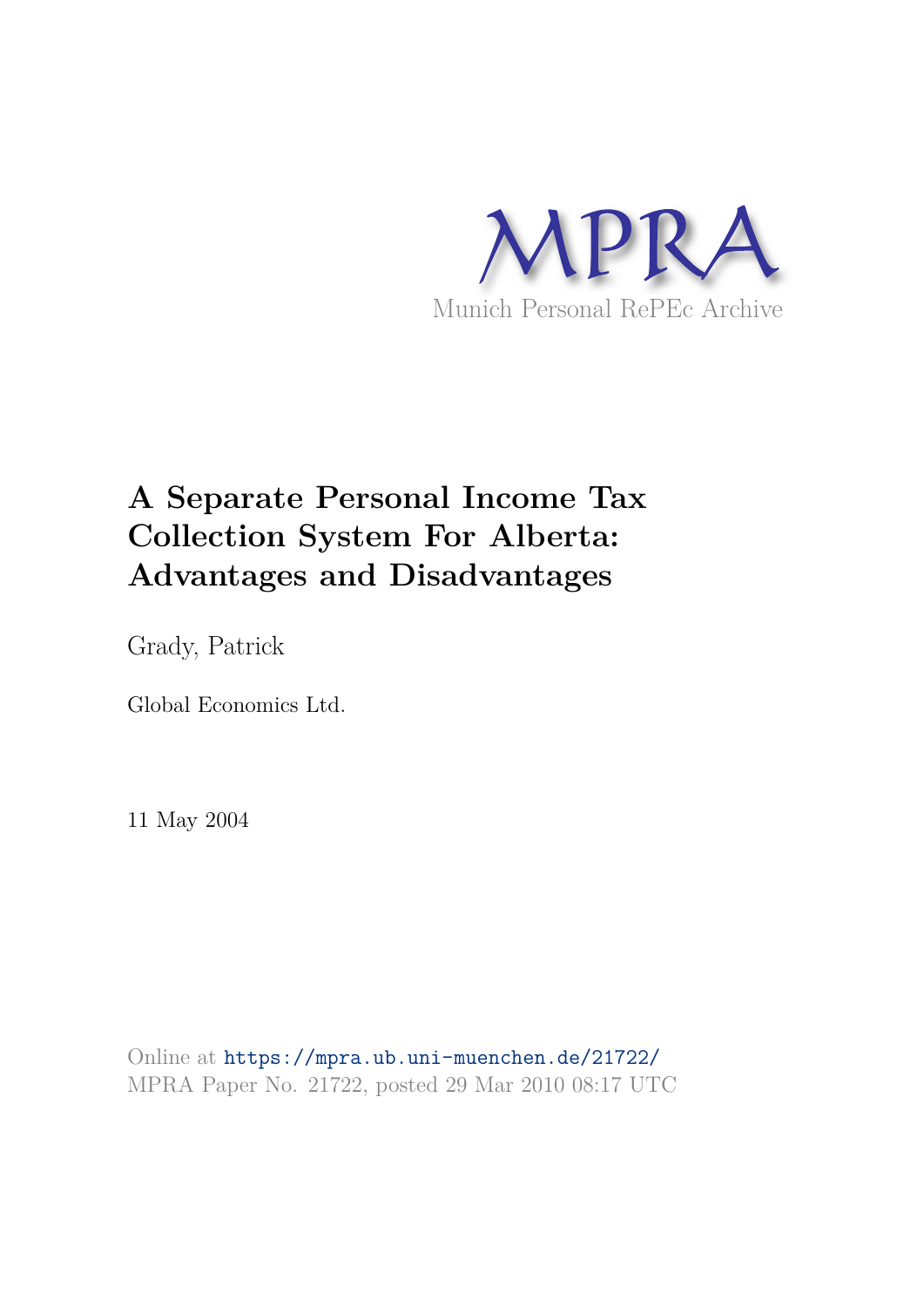## **A Separate Personal Income Tax Collection System For Alberta: Advantages and Disadvantages**

Commissioned by The Alberta Finance Ministry

As a Background Study for The Legislative Committee on The Role of Alberta in Confederation

> By PATRICK GRADY

> > May 11, 2004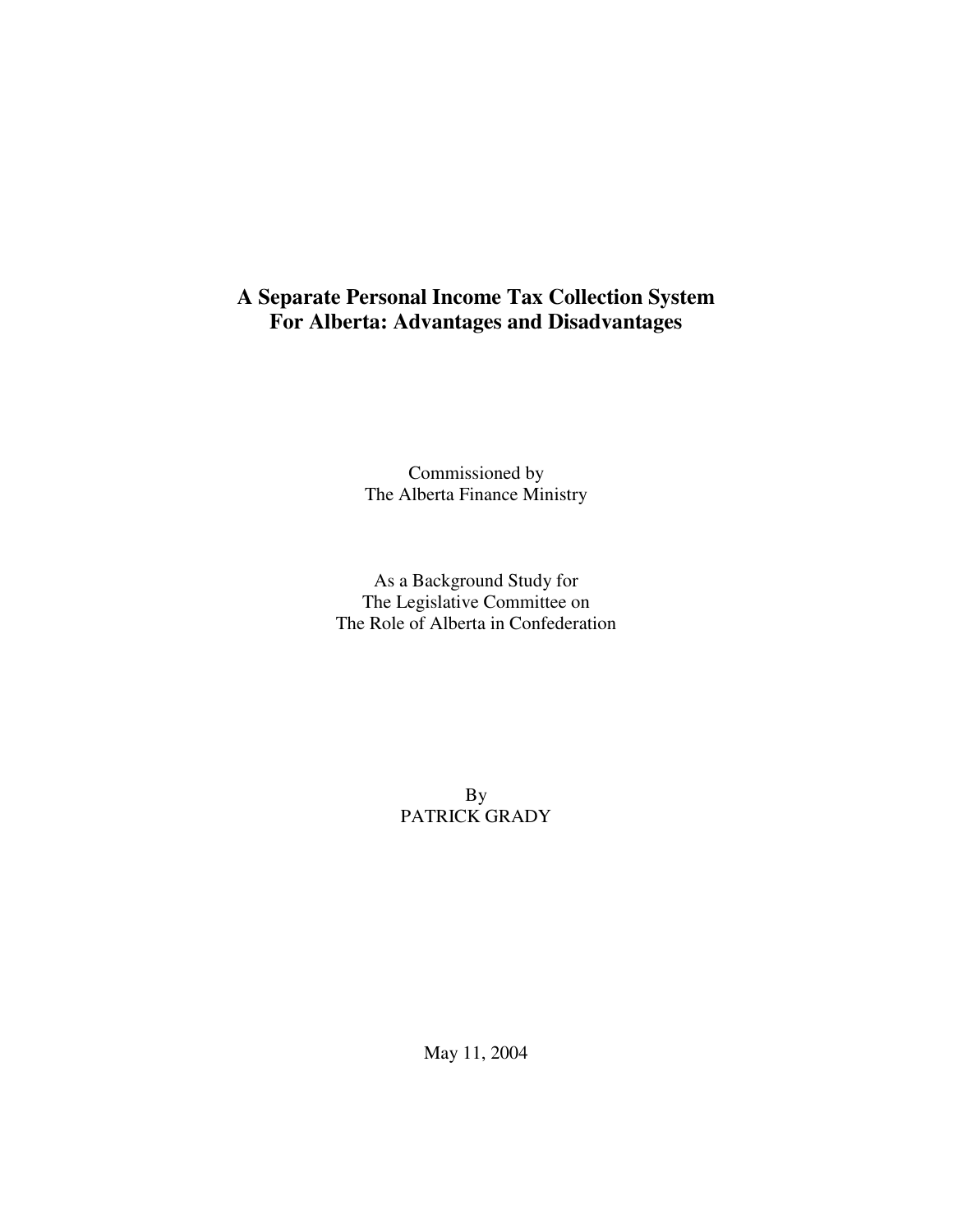## **Table of Contents**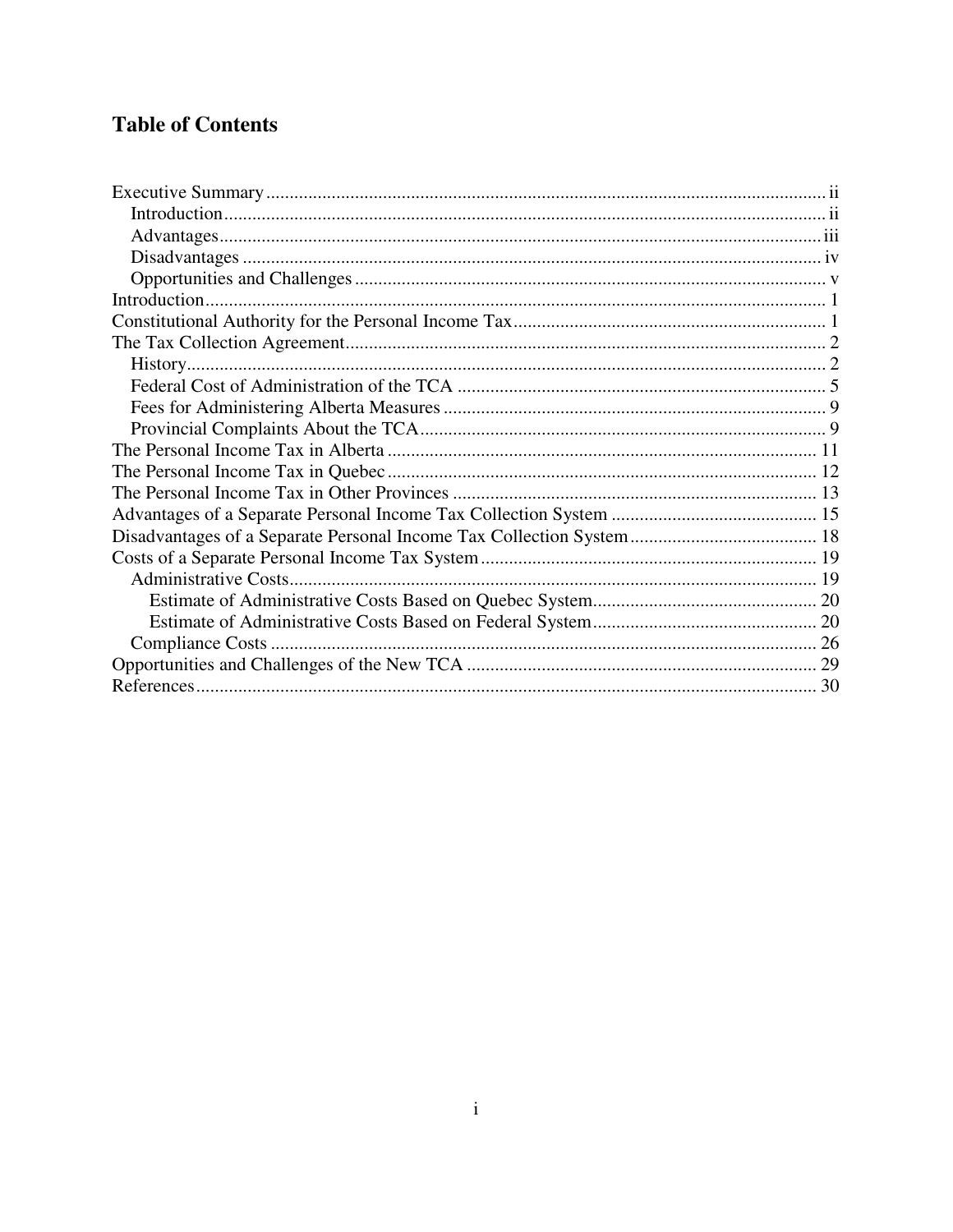### **Executive Summary**

#### **Introduction**

The Province of Alberta has been a participant in the Tax Collection Agreements (TCAs) with the Federal Government covering the personal income tax since their inception in 1962. Under the terms of this agreement, the Federal Government undertakes to collect the Alberta personal income tax at no charge provided that the Government of Alberta agrees to levy its tax within a commonly agreed framework.

In the past, this agreement was considered overly restrictive by some provinces including Alberta because it required the provinces to levy their tax as a proportion of Federal Basic Tax. But, under pressure from the provinces, the Federal Government agreed to a new approach that now enables the provinces to levy their taxes on taxable income and that gives them additional flexibility with respect to non-deductible credits and other measures. Under this new approach, the provinces/territories are able to specify: their own tax brackets (including a zero rate on a first income bracket, if desired); their tax rates on these brackets; surtaxes; low-income tax reductions; their own non-refundable tax credits (to be multiplied by the lowest non-zero provincial/territorial tax rate); and their own refundable tax credits.

Concerning the non-refundable tax credits, the provinces/territories are allowed to supplement federal credits or add any additional unique provincial/territorial credits. This means that they are no longer locked in to any federal increases in a credit, but can maintain the value of a gross provincial/territorial credit equal to the minimum of the 1997 value and the current year value of the corresponding federal credit.

For expenditure-based credits such as those for the Canada Pension Plan (CPP), Employment Insurance (EI), tuition fees, medical expenses, charitable donations, the provinces/territories are able to increase credits beyond the level of the gross federal credit, but would not be able to fall below the level of the federal credit.

Any other provincial/territorial tax measures will be required to be consistent in the view of the Federal Minister of Finance with the principles set out in the draft guidelines being negotiated to go along with the new TCA. According to these principles, the tax measure should not "materially alter the Common Tax Base" or "impede the free flow of capital, labour, goods and services." The province/territory is required to pay the Federal Government an appropriate, relatively modest, administrative fee set out in the TCA. In Alberta's case, this was only the minuscule sum of \$20,434 in the 2001 taxation year.

Quebec remains the only province that does not take advantage of the Federal Government's offer to administer its personal income taxes for virtually nothing. This is not due to any sophisticated calculation of the financial costs and benefits to Quebec of participation in the TCA. Like any other province Quebec would definitely be better off financially if the Federal Government were to pay the costs of collecting its income taxes. The primary advantage to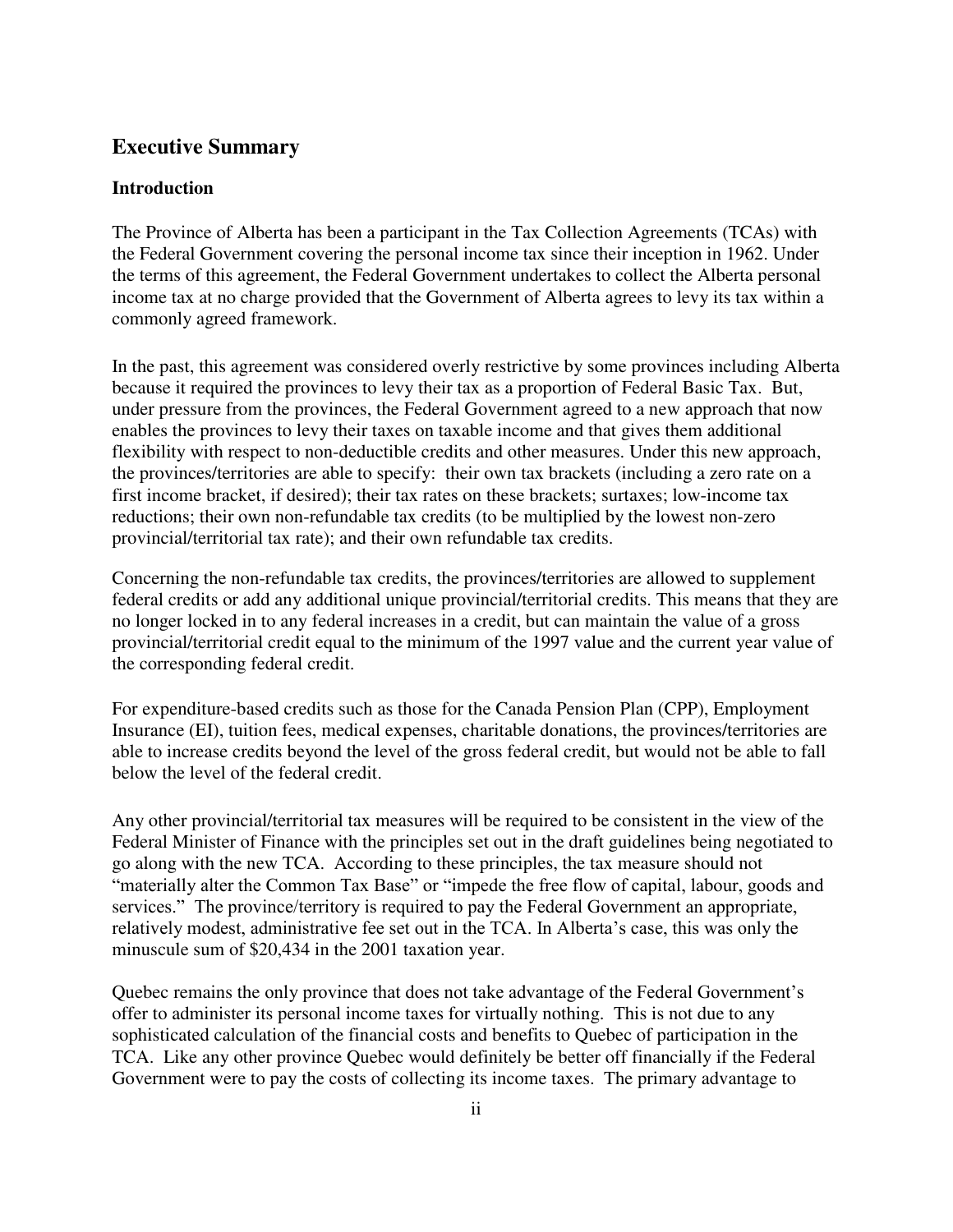Quebec, given the ongoing issue of the future constitutional status of Quebec, is entirely nonfinancial, namely the control over its own revenue streams. The existence of a separate provincial income tax regime ensures that, should the constitutional status of Quebec ever be changed in the direction of greater sovereignty, the tax collection infrastructure would already be in place to ensure the continued flow of tax revenues without needing to depend on the cooperation of the Federal Government. It is unlikely that a Quebec Government of any political stripe will join the TCA given the symbolic nature of its own personal income tax and the high political cost likely to be associated with giving it up.

The overall assessment of the TCAs is that they have worked very well in enabling Canadian governments to achieve their shared tax policy objectives. As was concluded in a 1991 Department of Finance paper on tax-coordination: "The Tax Collection Agreements serve the national interest. They help to reduce complexity and duplication; promote tax harmony; and thus the free flow of labour and capital across Canada and economic prosperity; help Canadians identify which order of government is responsible for their taxes; and, at the same time, provide provinces with a degree of flexibility over their tax systems." (Department of Finance, 1991, p.i). With the additional flexibility imparted by the new TCA framework with its tax-on-income option, the TCAs should work even better and be able to accommodate the legitimate tax policy objectives of provincial governments

#### **Advantages**

In theory, there are a number of advantages that can be derived from a separate income tax collection system, most of which vanish on closer inspection. A separate personal income tax system would give the Alberta Government greater control over the collection of its income taxes by allowing it to assume full responsibility for the collection of its personal income taxes.

Another advantage is that it would make it clearer to the Alberta taxpayer how much tax was going to the Federal Government and how much to the Alberta Government.

In addition, a separate personal income tax system would give Alberta greater scope to modify the personal income tax to pursue its economic and social goals.

To benefit from a separate income tax, however, the Alberta Government would have to be desirous of making major changes in the structure of the personal income tax. To justify pulling out of the TCA and bearing the full costs of administering its own personal income tax, the contemplated changes would have to be more far-reaching than would be allowed under the new TCA, otherwise there would be no additional benefit to Alberta to collecting its own tax. In addition, the policy changes would have to be of such a nature that they could not be accomplished more cheaply through direct government expenditures instead of tax expenditures.

While Alberta would undeniably gain policy flexibility by establishing its own personal income tax system, any use of that flexibility would be limited by Alberta's desire to avoid creating a tax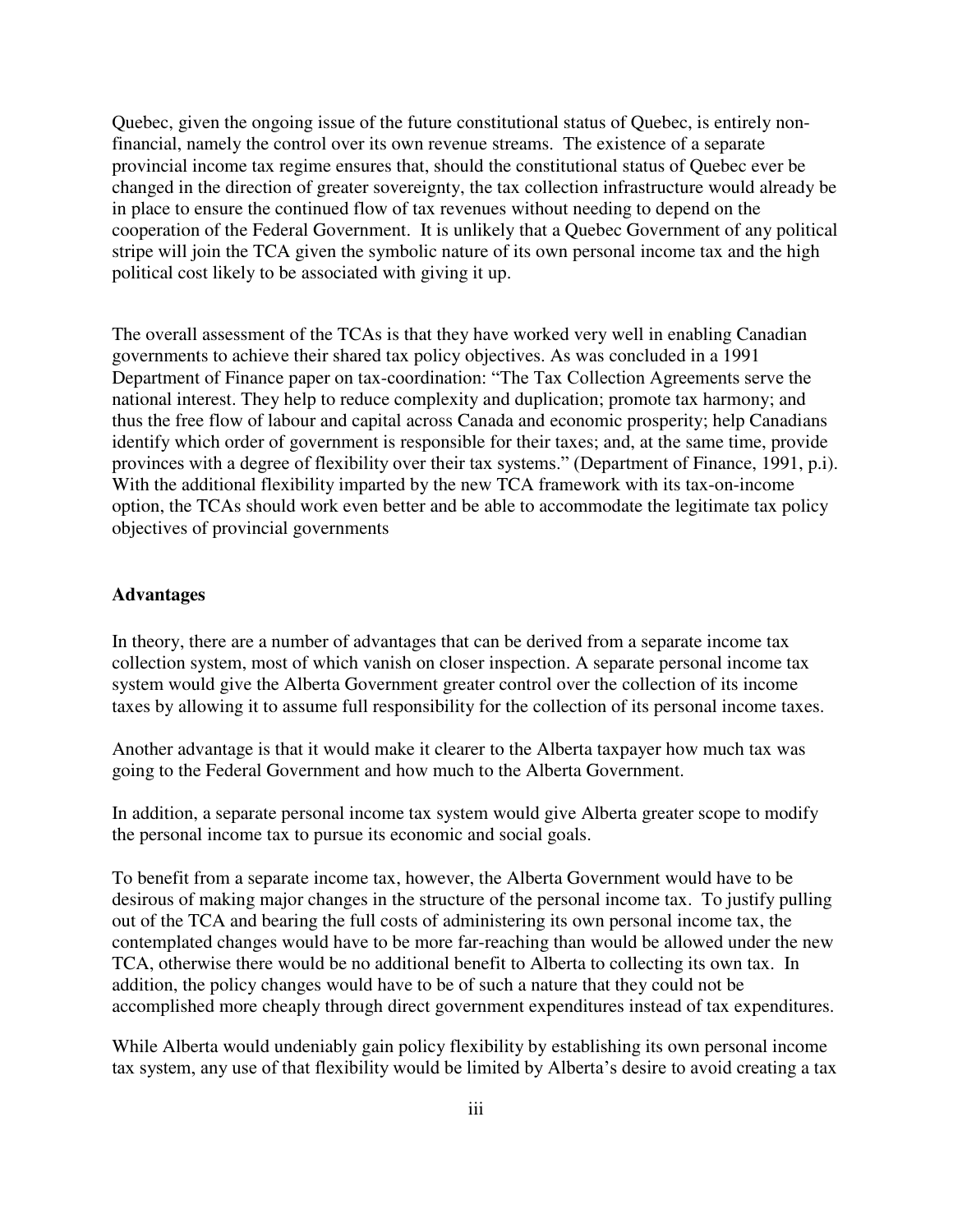jungle and thus balkanizing the Canadian economic union. All provinces gain by agreeing to respect certain rules of good tax conduct and not to poach jobs from one another. It is telling that Alberta has not taken advantage of its flexibility on the corporate side and has remained largely harmonized with the federal government and the other provinces. There is no reason to expect it not to exercise the same restraint with respect to the personal income.

The Government of Alberta is much more oriented to the free market and less interventionist than the Government of Quebec, which is the only provincial government with a separate personal income tax system. It is hard to see why the Alberta Government would want to set up a personal income tax system that would enable it to adopt the more active Quebec approach to economic and social development, particularly since its own approach seems to have been more successful.

#### **Disadvantages**

There are many obvious disadvantages to a separate personal income tax, particularly given that the Federal Government is paying the full administrative cost of provincial personal income taxes under the TCA. From the point of view of individual taxpayers, the greatest disadvantages would be the additional unwanted complexity that they would face at tax time and the additional Alberta tax form they would have to fill out. Rough estimates of these additional compliance costs range from a couple of million dollars to \$50 million dollar range depending on the complexity of the new tax system adopted with the most expensive estimate being attached to a system like the one in Quebec.

Under a separate tax system, Alberta taxpayers would also have the additional inconvenience of having to send a check to the Alberta Government, which could not be offset against any refund they might have coming from their federal tax. Needless to say, none of this additional paperwork would be welcomed, nor would it endear the Alberta Government to Alberta taxpayers.

From the point of view of Alberta companies, there would also be the additional compliance costs of reporting income to the Alberta Government and making source deductions, which are estimated to be around \$74 million. This additional paperwork burden would increase the cost of doing business in Alberta and make Alberta firms less competitive.

Alberta taxpayers would also have to pay the additional startup and administrative costs of a separate personal income tax system, which are currently being borne by the Federal Government on behalf of all Canadians. The administrative costs of a separate personal income tax can be estimated based on the experience of the Quebec Ministry of National Revenue and the Canada Revenue Agency. These estimates, which are presented in this paper, are \$71 million and \$160 million per year respectively. On top of this would have to be added the additional costs associated with the extent to which the bad debts from uncollectable taxes are in excess of interest and penalties taking into account the time value of money. According to information provided by the Federal Government, this amounted to an average of \$2.4 million per year over the 1993-94 to 1997-98 period. The corresponding staff requirements needed to run the system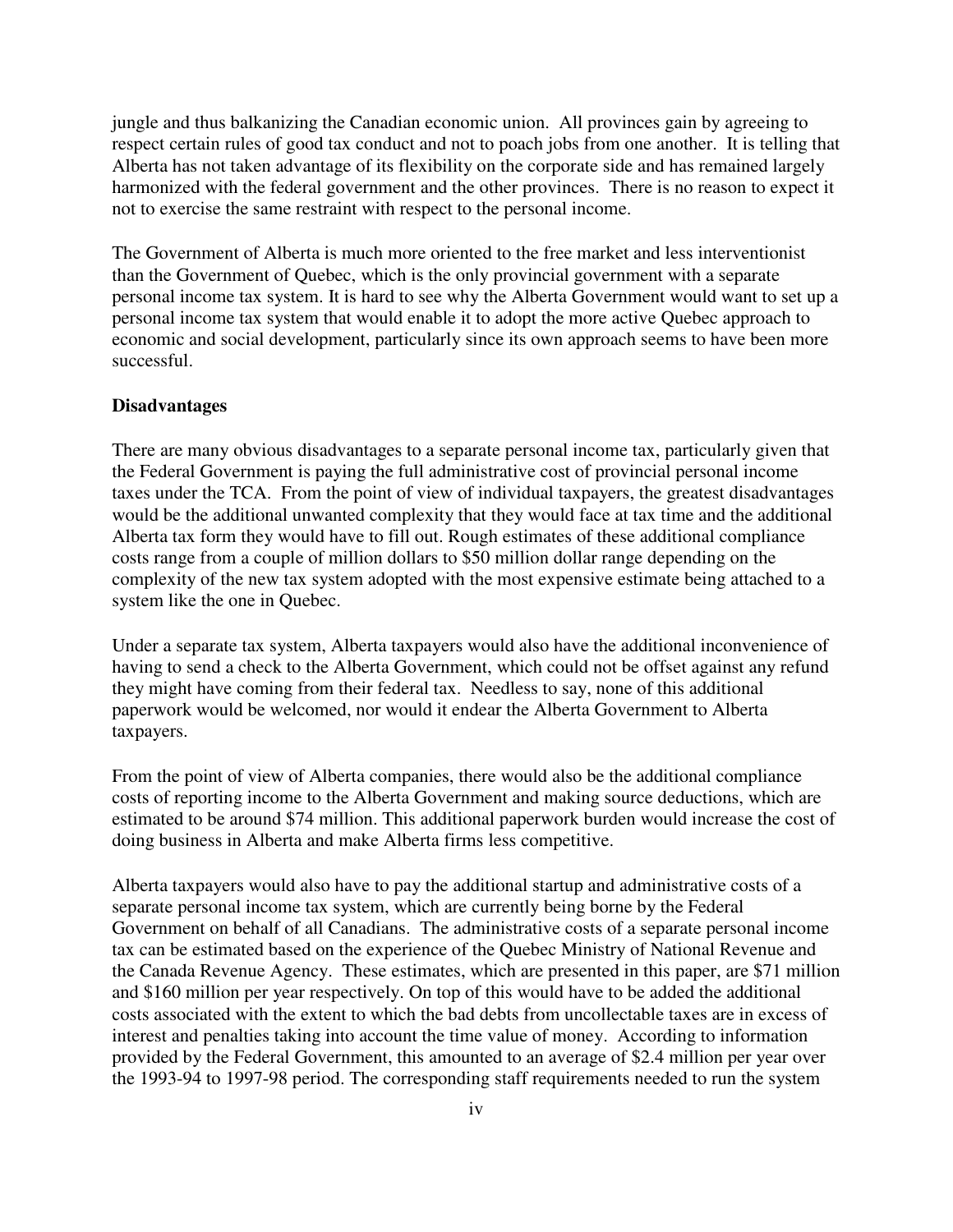are estimated to be one or two thousand full-time equivalent person-years depending on the approach. And it is worth noting that these person years do not necessarily represent additional jobs in Alberta. The Alberta Government would have to find the money required to pay the increased administration costs by cutting back elsewhere or raising taxes. It is also worth noting that these estimates, high as they are, could be on the low side if per-taxpayer costs turn out to be higher than in Quebec or federally because of the lower scale of the tax processing operations.

Concerning startup costs, the Alberta Ministry of Finance estimates that a new computer system might cost in the range of \$30 to \$40 million dollars. In addition, initial capital costs for infrastructure and equipment of uncertain magnitude would be incurred. The inevitable difficulties that would be encountered in setting up a new system would no doubt be a source of much irritation to Alberta taxpayers.

The establishment of a separate personal income tax for Alberta would contribute to the fragmentation of the economic union from which all Canadians benefit. The TCA is an important integrating force Canada. By ensuring a common tax base, it encourages the free movement of capital, labour, goods and services. These movements would be impeded if provinces leave the TCA and exercise their additional policy control to deviate from a common tax base and implement tax provisions favouring investment and economic activity within their own borders at the expense of the other provinces. By being the first province to leave the TCA for personal income tax, Alberta would be perceived by the other provinces as a balkanizing force. This might jeopardize cooperation on other fronts.

#### **Opportunities and Challenges**

Alberta has not taken full advantage of the additional flexibility allowed under the new "tax on income" system. This is not necessarily a bad thing. The single-rate tax system pioneered by Alberta is very appealing in its simplicity. In general, a single-rate tax has the advantage of reducing the distortions inherent in a progressive rate structure (but only, of course, for the provincial component of personal income tax). Since everyone in a taxfiling family unit faces the same provincial marginal tax rate, it reduces work disincentives for dependent spouses and children. A single-rate tax also reduces the need for income splitting and income averaging.

The specific single-rate tax system in Alberta also has additional advantages of promoting equity and competitiveness. The personal and spousal amounts are the most generous in the country, which means that Albertans can earn the greatest amount of income free of provincial tax. This benefits individuals all the way up the income scale, but particularly lower income earners. In addition, the single rate has been set at 10 per cent, which makes it the lowest top marginal tax rate in Canada. This promotes competitiveness, and encourages people to work, save and invest in Alberta.

As long as Alberta continues to follow its current strategy of having a simple, low-rate personal income tax system that imposes a minimum compliance burden on taxpayers, there is really no compelling need to establish a separate personal income tax. Indeed, even if Alberta were to decide that it wishes pursue a more activist tax policy such as that being pursued by Quebec, it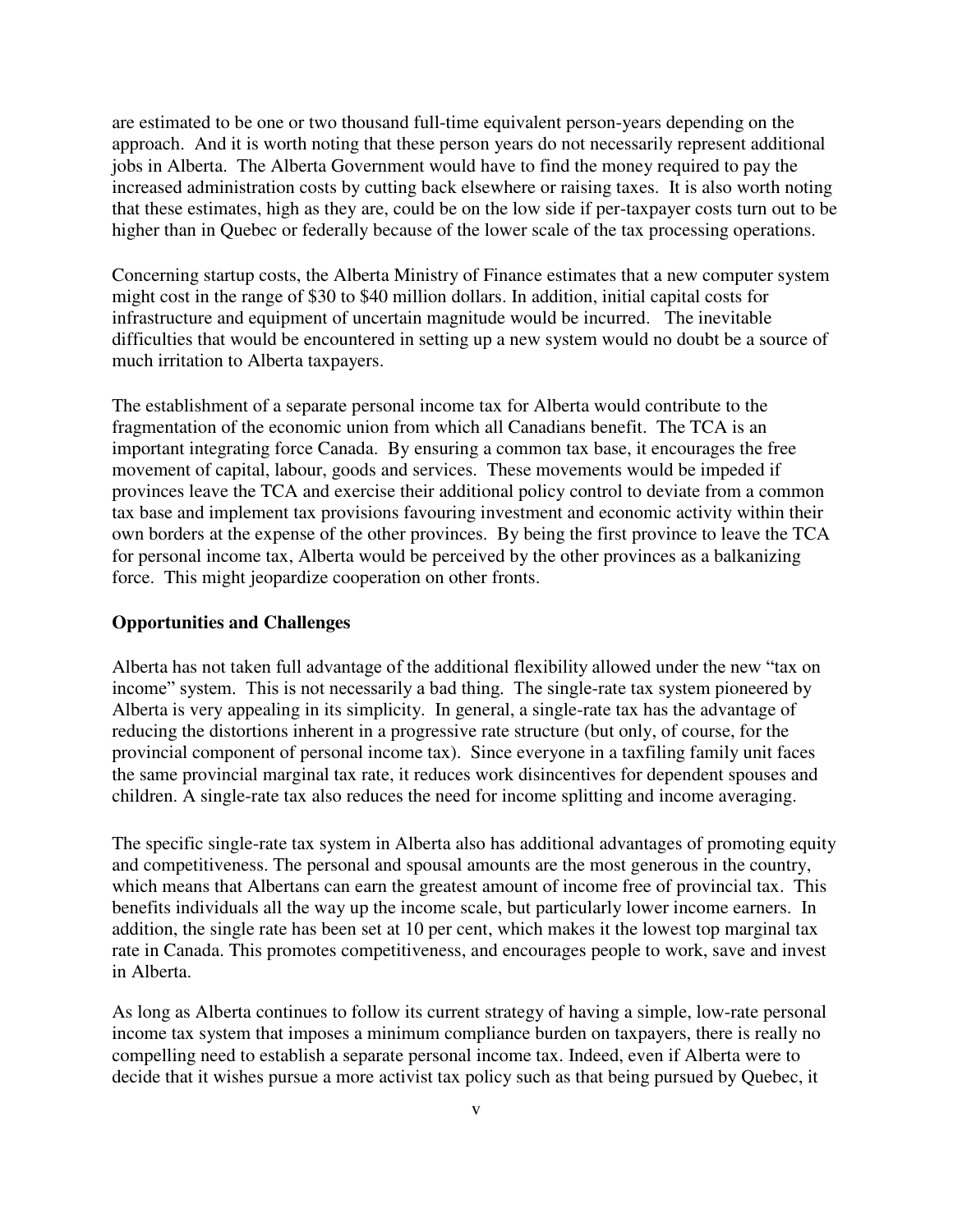could go a long way down that road before it would come up against the constraints of the new draft TCA. In these circumstances, a reasonable strategy for Alberta would be to continue to make the tax policy that it thinks is most appropriate and only to worry about constraints imposed by the TCA when it actually starts to run into them, which given the tax policy preferences of Albertans, may very well be never.

And if Alberta does ever start to run into constraints, it needs to ask the fundamental question of whether they make sense. If, for instance, the constraints are designed to prevent provinces from pursuing tax policies that undermine the economic union, Alberta will need to seriously consider whether the introduction of such policies would really be in its long-term interests. On the other hand, if the constraints do not make sense because they impede the province from introducing desirable personal income tax reforms, perhaps it would be better to try to work within the TCA system and get the constraints relaxed or even to get the reforms introduced by the Federal Government for the Federal personal income tax. Only in the extreme case, which is difficult to envisage in practise, where the reform is so important to the province that it is worth bearing the substantial additional costs of setting up and administering a separate personal income tax system and running the risks of balkanizing the economic union should the province seriously contemplate pulling out of the TCA.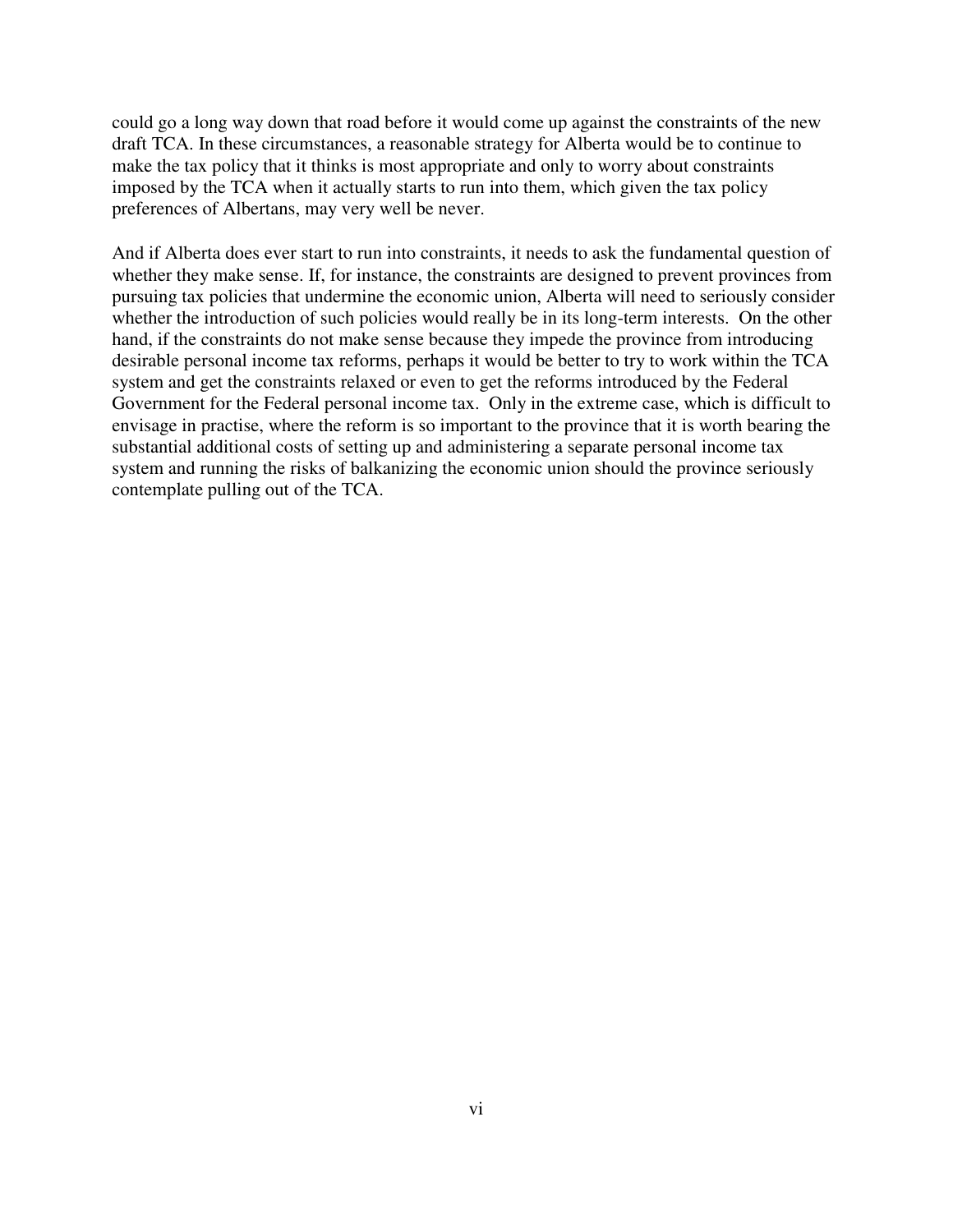## **Introduction**

## **Constitutional Authority for the Personal Income Tax**

Canada has a "federal" system of governance. The Federal Government and the provincial governments both have their own legislative powers as set out in the Canadian Constitution. This includes the power to raise money by taxation.

The power of the Federal Parliament to tax as defined in Subsection 91(3) of the Constitution Act 1867 is "The raising of Money by any Mode or System of Taxation," which confers upon it very broad authority to tax. The power of the provincial legislatures as set out in Subsection 92(2) is "Direct Taxation within the Province in order to the raising of a Revenue for Provincial Purposes," which limits the provincial government to "direct taxes." Clearly, both the Federal and provincial governments have the constitutional authority to impose direct taxes -- provincial governments because the power is explicitly listed and the Federal Government because it falls under the more inclusive heading of "any Mode or System of Taxation." This raises the question of whether the personal income tax is a "direct tax." To answer this question, it is necessary to examine the interpretation put on the term by the courts.

The distinction between a direct and indirect tax has been drawn by the courts based on the incidence of the tax as defined by a strictly literal interpretation of the words of John Stuart Mill in his *Principles of Political Economy*, which was the standard economic text back in the later nineteenth century at the time the decision was made. According to this definition, a direct tax is one which is "demanded from the very persons who it is intended or desired should pay it." Since an income tax is levied on the physical or legal person expected to pay, the provincial governments as well as the Federal Government have the power to levy a personal income tax under this definition.

Both levels of governments have long recognized this shared power to levy personal income taxes in the tax rental and tax collection agreements they have concluded over the years. With respect to the TCA, a 1998 decision in British Columbia confirmed that although a province "cannot delegate its legislative powers to the federal government, it can constitute Canada as its agent to collect the tax imposed by it under its own provincial Income Tax Act."<sup>2</sup>

This decision confirms that the fact that Federal Government has collected the personal income tax on Alberta's behalf does not in any way detract from its constitutional power to levy and collect its own personal income tax. There is thus no constitutional barrier to prevent Alberta like Quebec from collecting its own personal income tax in the future if it so chooses.

 $1$  This was quoted by Lord Hobhouse of the Judicial Committee of the Privy Council in overturning a Quebec Court of Queen's Bench in the case of *Bank of Toronto v. Lambe*, 1987 as cited in Olmstead (1954, Vol 1., p.222).  $2^{2}$  Guillemette v. Canada, Between Michael R. Guillemette, Appellant, and Her Majesty the Queen, Respondent, Bowman T. C. J, Court File No. 96-3678(IT)G,Vancouver, British Columbia , February 20, 1998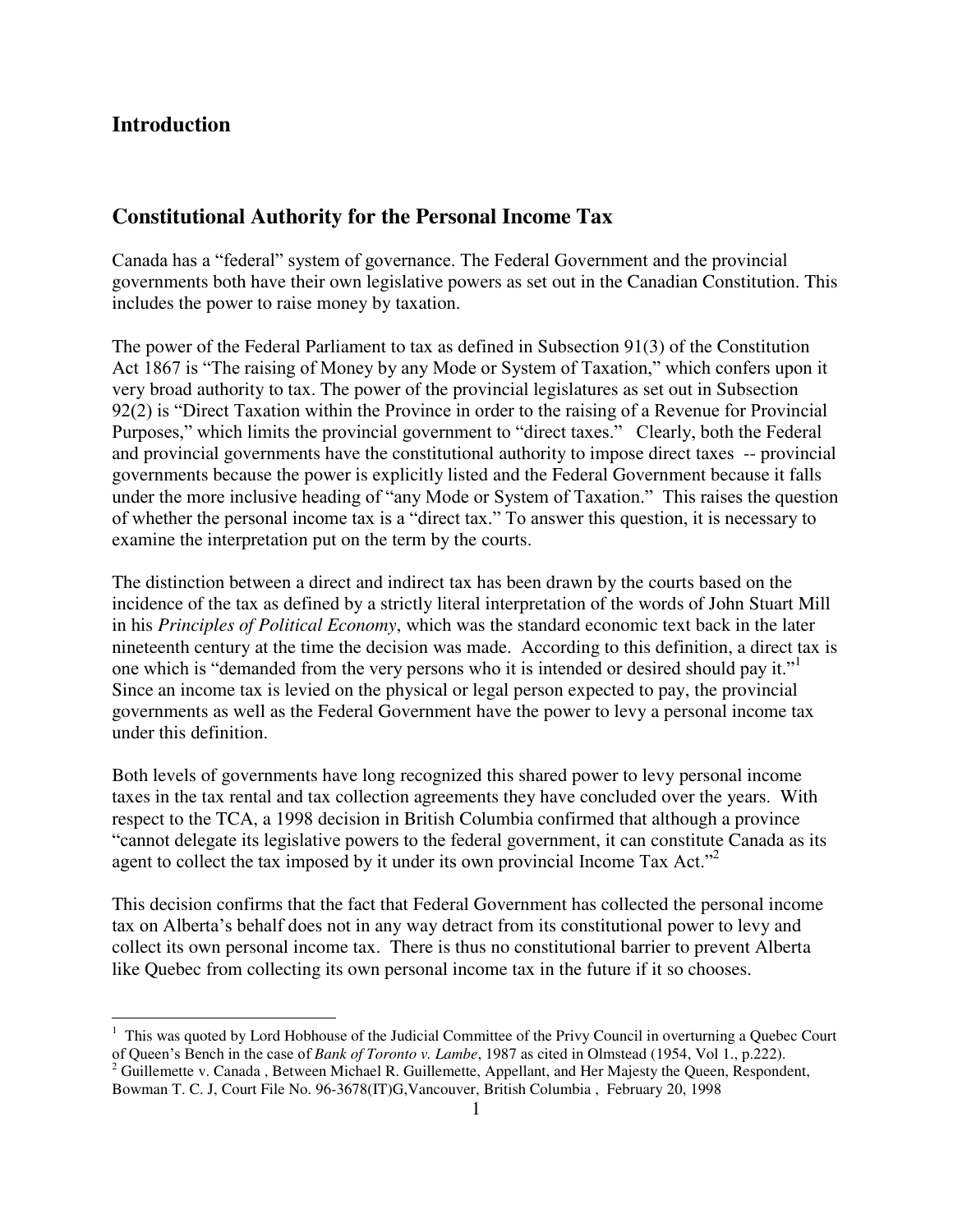## **The Tax Collection Agreement**

#### **History**

In 1917, the federal government entered the income tax field in order to finance the costs of World War I. This marked the beginning of the joint occupancy of the personal income tax field, which until then had been used exclusively by the provinces and municipalities.

It was not until the Depression, when federal, provincial, and municipal governments were all attempting to raise income tax revenues to meet increasing demands, that joint occupancy became an issue. At that time, there was little or no co-ordination between governments on the design or administration of their respective tax systems. The lack of a common tax structure and the non-uniformity of tax bases and rates produced large variations in tax burdens between provinces. In addition, tax administration was extremely complex, with a multiplicity of forms, rates, and methods of calculation.

In evaluating this situation (which is frequently referred to in the literature as the "tax jungle") the Royal Commission on Dominion-Provincial Relations (1940) recommended that provinces withdraw from the income tax field in order to avoid "increasing friction between governmental units, increasing double taxation, increasing arbitrary, discriminatory, and confiscatory tax levies, increasing costs of tax compliance, increasing disparities in taxation burdens and government services between regions, and increasing disparities between burdens on and opportunities open to individuals."

Although the provinces initially rejected this recommendation, Canada's involvement in World War II necessitated changes to give the federal government access to sufficient funds to finance the war effort. In 1941, the provinces agreed to vacate the income tax and estate tax fields in return for "rental" payments. The tax rental agreements continued until 1962, although with significant changes: Ontario and Quebec withdrew in 1947 but did not (at the time) impose personal income taxes. In 1952, Ontario re-entered the agreement; Quebec implemented its own personal income tax in 1954.

Although the tax rental agreements provided the benefit of uniformity of personal income tax across the country, they were subject to criticism. In particular, they prevented the provinces from raising revenues in the face of increasing expenditure demands. The provinces could neither set tax rates nor use the personal income tax as a policy instrument. Even though personal income tax revenues were shared with the provinces, the fact that the federal government set tax policy and collected taxes meant that the federal government tended to be seen as the sole taxing authority by taxpayers.

To move beyond the limitations of the tax rental agreements and thus to allow provinces flexibility in the design of income tax policies, the federal and provincial governments agreed in 1962 to a new form of co-ordination — the tax collection agreements. The TCAs were signed by all provinces except Quebec (which chose to retain its own personal income tax system). In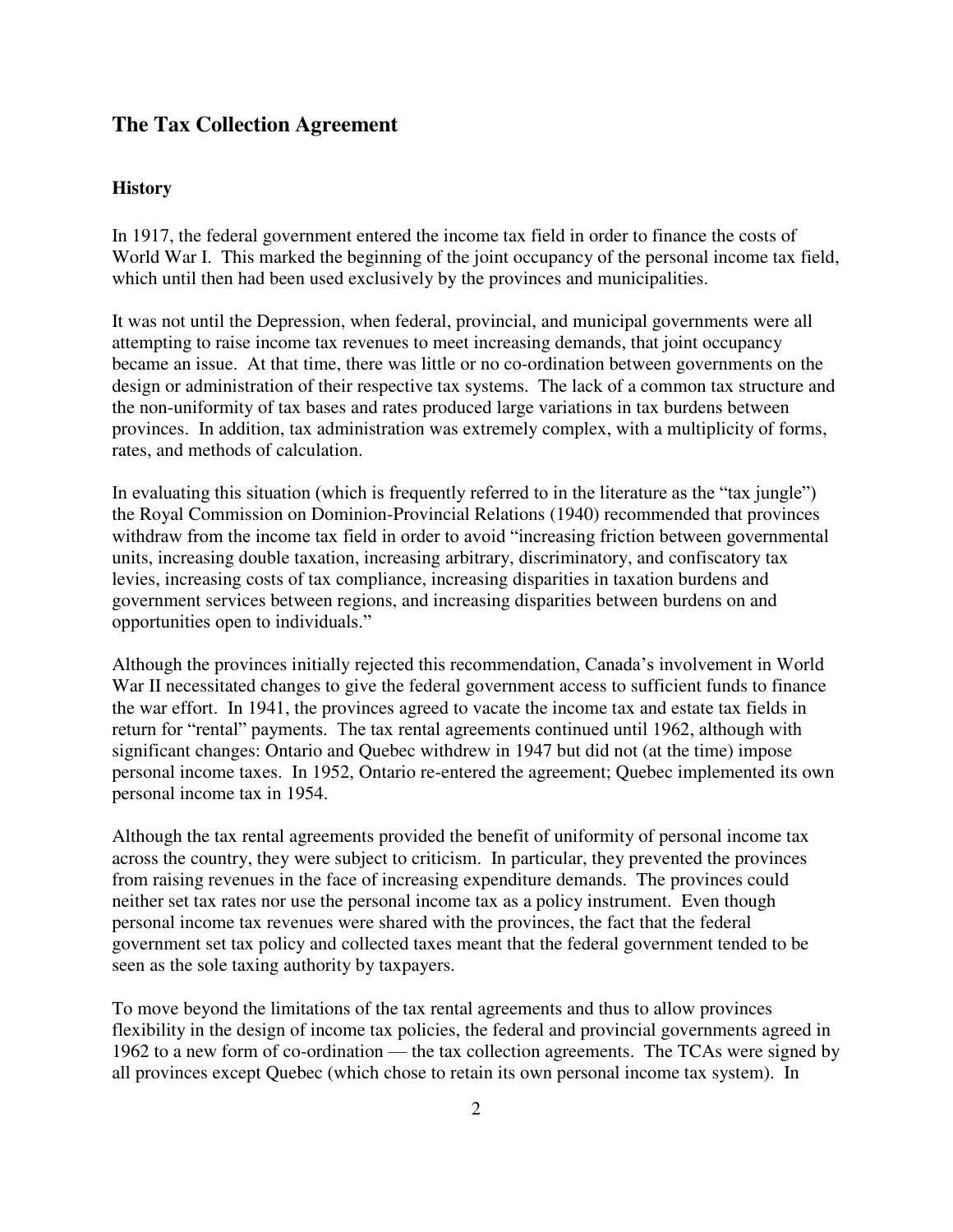addition, all provinces, including Quebec, adopted a common formula for allocating income among them for tax purposes — namely, taxation of individuals on the basis of residence (the province of residence as of December 31 of the year). Under the 1962 TCAs, the provinces were also required to levy their tax as a percentage of federal tax (i.e. "tax on tax").

From time to time, some of the provinces voiced their concerns about the way their TCAs exposed them to federal tax policy changes that were taken without notification and often without prior consultation. A particularly egregious example occurred in 1981 when a federal budget was introduced which restricted the deductibility of interest expense and replaced the income-averaging provisions with limited forward averaging. In reaction, the Treasurer of Ontario asked the Ontario Economic Council to consider whether Ontario should withdraw from the TCA to "enhance the ability of the Government of Ontario to pursue economic objectives and to meet the needs of the province efficiently." Following a careful review, the Ontario Economic Council recommended that Ontario "should not move to a separate personal income tax at this time," but that a Tax Structure Committee should be established to look into moving to a "tax on base," extending the tax credit system, and establishing a code of economic conduct to prevent provinces from introducing "beggar-thy-neighbour" tax measures (Ontario Economic Council, 1983).

In the late 1990s, some of the provinces began pushing again for additional policy control within the TCA by requesting that the base for provincial taxation be moved from federal tax to federally defined taxable income (i.e. "tax on income"). Ontario, in particular threatened to pull out of the TCA in its 1997 budget if the Federal Government did not become more accommodating. Following extensive discussions, the Committee on Taxation completed a joint federal/provincial/territorial "tax-on-income paper" in October 1998. The Deputy Ministers of Finance of the participating provinces and the Federal Government affirmed their agreement with this paper on behalf of their governments.

In their 1999 and 2000 budgets, provincial Governments began gearing up for 2001 when "tax on income" was to become a reality. All was going along smoothly until the May 2000 Ontario budget when the Ontario Minister of Finance introduced three measures that involved changes in the definition of income and hence went well beyond what was permitted under the new "tax on income" system. The most important of these was a reduction in the inclusion rate for capital gains to 50 per cent. Fortunately, the Federal Government lowered its own capital gains inclusion rate to 50 per cent later in the year, thus avoiding a showdown with Ontario.

By 2001, based on the agreement to allow "tax on income," all provinces had adopted taxable income as their base for taxation. The provinces (except Quebec) are currently in negotiations with the federal government to finalize new TCAs, which will give formal recognition to the move to "tax on income, and confirm the additional policy flexibility granted to the provinces.

In the interim, the provinces and the federal government have agreed to modify the existing TCAs to allow provinces to immediately adopt taxable income as the base for their taxation instead of basic federal tax if they so chose as long as they still use the federal definition of income, and thus maintain a common tax base. This means that provinces/territories are able to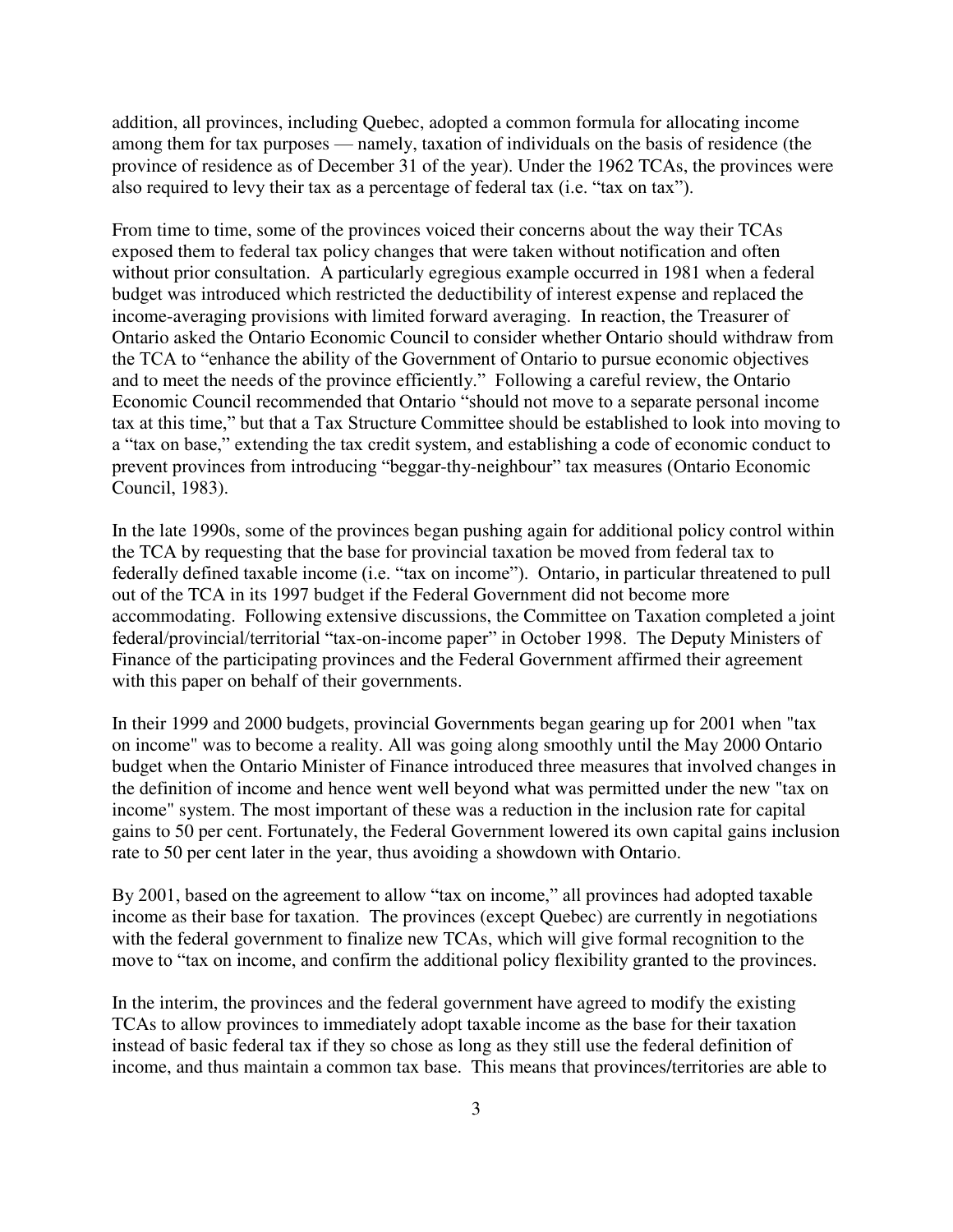specify: their own tax brackets (including a zero rate on a first income bracket, if desired); their tax rates on these brackets; surtaxes; low-income tax reductions; their own non-refundable tax credits (to be multiplied by the lowest non-zero provincial/territorial tax rate); and their own refundable tax credits.

Concerning the non-refundable tax credits, the provinces/territories may supplement federal credits or add any additional unique provincial/territorial credits. This means that in the future they will not have to follow any federal increases in a credit, but will be able to maintain the value of a gross provincial/territorial credit equal to the minimum of the 1997 value and the current year value of the corresponding federal credit.

For expenditure-based credits such as those for the CPP, EI, tuition fees, medical expenses, charitable donations, the provinces/territories will be able to increase credits beyond the level of the gross federal credit, but will not be able to fall below the level of the federal credit.

Provinces/territories also have the flexibility to maintain a two-tier credit structure for charitable gifts.

For the sake of simplicity and consistency, provincial/territorial credits are required to use the same definitions as federal credits, where federal definitions exist.

The provincial/territorial tax measures must be consistent in the view of the Federal Minister of Finance with the principles set out in the draft guidelines being negotiated to go along with the new TCA. According to these principles, the tax measure should not "materially alter the Common Tax Base" or "impede the free flow of capital, labour, goods and services." Specifically, the tax measure should not:

- "create incentives or disincentives to locate potentially mobile income, capital or labour in a particular jurisdiction;" or
- "provide preferential tax treatment only to income, capital or labour located outside the province's borders with the requirement that these factors relocate to the province offering the measure."

The tax measure may "grant relief by way of a credit in respect of an outlay or an expense," but "should be consistent with Canada's international obligations."

The province/territory will be required to pay the Federal Government an appropriate, relatively modest, administrative fee set out in the TCA.

The shift to "tax on income" from "tax on tax" need not adversely affect the progressivity of provincial personal income taxes. Whether it does or not depends on changes in rates and credits made by provinces and varies from one province to another. Saskatchewan and British Columbia have flattened their tax schedules, reducing progressivity, but Ontario has applied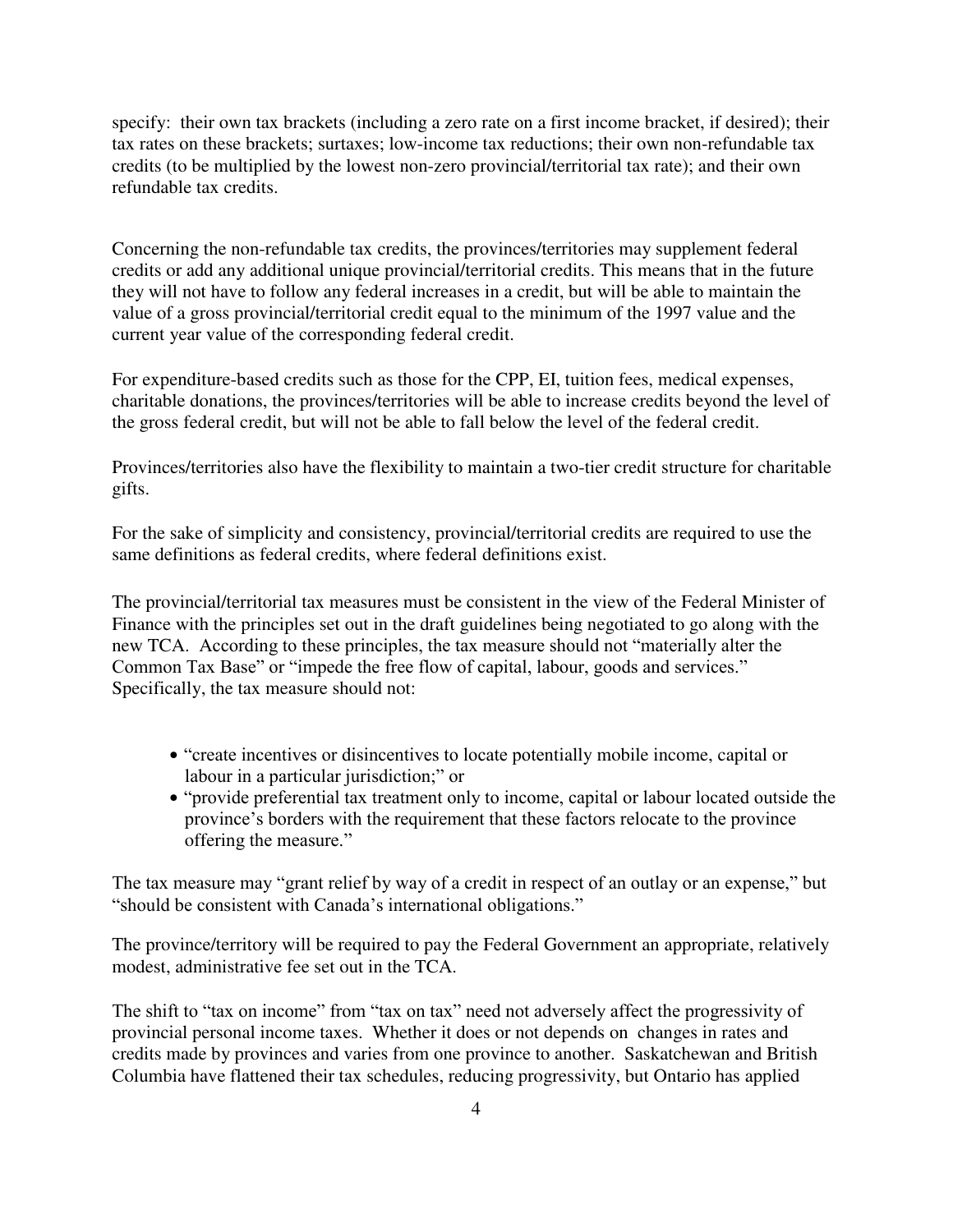steep surtax rates, increasing progressivity. And while Alberta has implemented a flat tax, which by itself tends to make the system less progressive, it has also substantially increased tax credits, which has the opposite effect.

Quebec remains the only province that does not participate in a TCA with the federal government for personal income taxes. This is not due to any sophisticated calculation of the financial costs and benefits to Quebec of participation in the TCA. Like any other province Quebec would be better off financially if the Federal Government were to pick up the costs of collecting its income taxes. The primary advantage to Quebec, given the ongoing issue of the future constitutional status of Quebec, is non-financial, namely the control over its own revenue streams for largely political reasons. The existence of a separate provincial income tax regime ensures that, should the constitutional status of Quebec ever be changed in the direction of greater sovereignty, the tax collection infrastructure would already be in place to ensure the continued flow of tax revenues without having to depend on the cooperation of the Federal Government. It is unlikely that Quebec Government of any political stripe will join the TCA given the symbolic nature of its own personal income tax and the high political cost likely to be associated with giving it up.

Overall, the TCAs have worked very well in enabling Canadian governments to achieve their tax policy objectives. As was concluded in a 1991 Department of Finance paper on tax-coordination: "The Tax Collection Agreements serve the national interest. They help to reduce complexity and duplication; promote tax harmony; and thus the free flow of labour and capital across Canada and economic prosperity; help Canadians identify which order of government is responsible for their taxes; and, at the same time, provide provinces with a degree of flexibility over their tax systems." (Department of Finance, 1991, p.i). This view was supported by the OECD in its 1997 Canada Review: "The benefits of decentralized taxing authority can be achieved without sacrificing a harmonized and administratively simple tax system by federal-provincial tax collection agreements. This has been a success story in the case of income taxes in Canada" (OECD, p.96). With the additional flexibility imparted by new TCA with its tax-on-income option, it should work even better and be able to accommodate the legitimate tax policy objectives of provincial governments.

#### **Federal Cost of Administration of the TCA**

Under the current Tax Collection Agreement (TCA) the federal government administers Alberta's personal income tax. It absorbs the costs of collection and in return, Alberta is required to follow the federal definition of taxable income. The Federal Government keeps the fines and penalties associated with Alberta taxes. The Federal Government also keeps interest on outstanding Alberta taxes. This compensates Ottawa for remitting the revenue to Alberta prior to actually receiving the tax payments. If Alberta were to administer personal income tax itself it would be able to keep the fines, penalties, and interest on Alberta taxes. However, it would have to bear the full collection costs, including the assumption of any bad debts that prove to be uncollectable.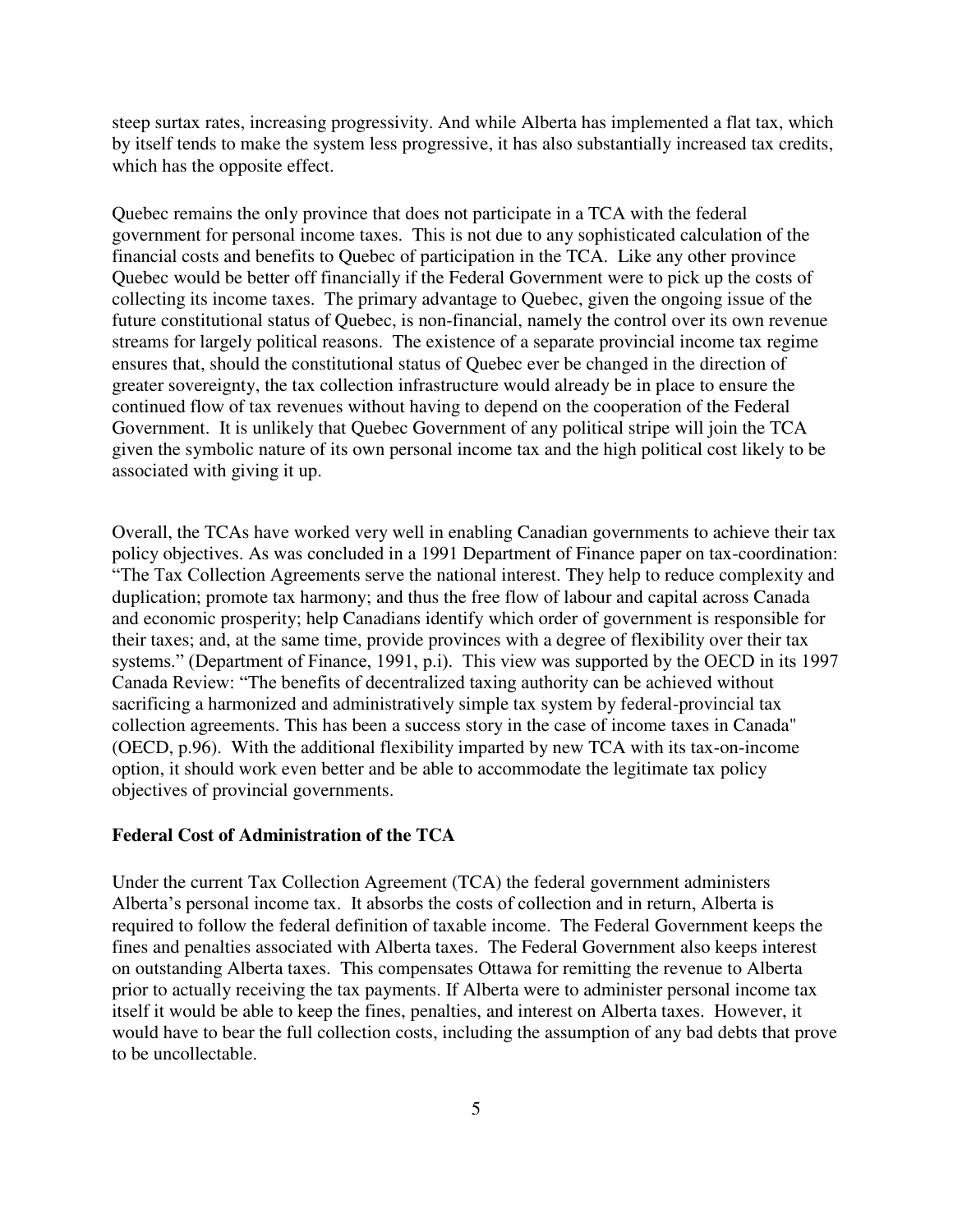The Federal Government's cost of collecting provincial personal income tax under the TCA can be broken down into two categories. The first pertains to the tax liabilities that are paid on time and collected by the Federal Government. The cost of collecting these can be estimated by applying to the agency's overall budget the fraction of the overall Canada Revenue Agency's budget that can be reasonably assigned to the collection of provincial personal income tax revenues. The second category is the net cost to the Federal Government associated with the collection of late personal tax accounts. This includes the administrative costs of collecting late accounts, the value of any accounts that cannot be collected or bad debts, and the time value of the money that is not collected on time. These costs are offset by the value of the interest and penalties that the taxpayer must pay to compensate the Federal Government for late payments. Interest and penalties charged by the Federal Government exceed the time value of money because they incorporate a premium interest rate defined as the "prescribed rate" plus 4 per cent (or plus 2 per cent prior to July 1, 1995) as well as a penalty equal to 5 per cent of the balance owing, plus an additional 1 per cent for each full month that the return is late, to a maximum of 12 months. It is worth noting that that the value of interest and penalties are offset completely by the cost of bad debts and late payments making the provinces net financial beneficiaries under this arrangement.

Over the five-year period from 1993-94 to 1997-98, for which data has been provided, the Federal Government spent an estimated \$1.3 billion or \$260 million per year to collect provincial personal income tax for the provinces participating in the TCA (Table 1). The province of Alberta's share of these costs is estimated to be \$144 million over the five-year period or \$29 million per year (Table 2).

The net cost of collecting late accounts over the same five-year period is estimated to be \$314 million or \$63 million per year. The province of Alberta's share of these costs is estimated to be \$12 million or \$2.4 million (Table 2).

The total costs of collecting personal income taxes for the provinces participating in the TCA is thus estimated at \$1.6 billion over the five-year period or \$323 million per year, of which Alberta's share was \$157 million or \$31 million per year (Table 2).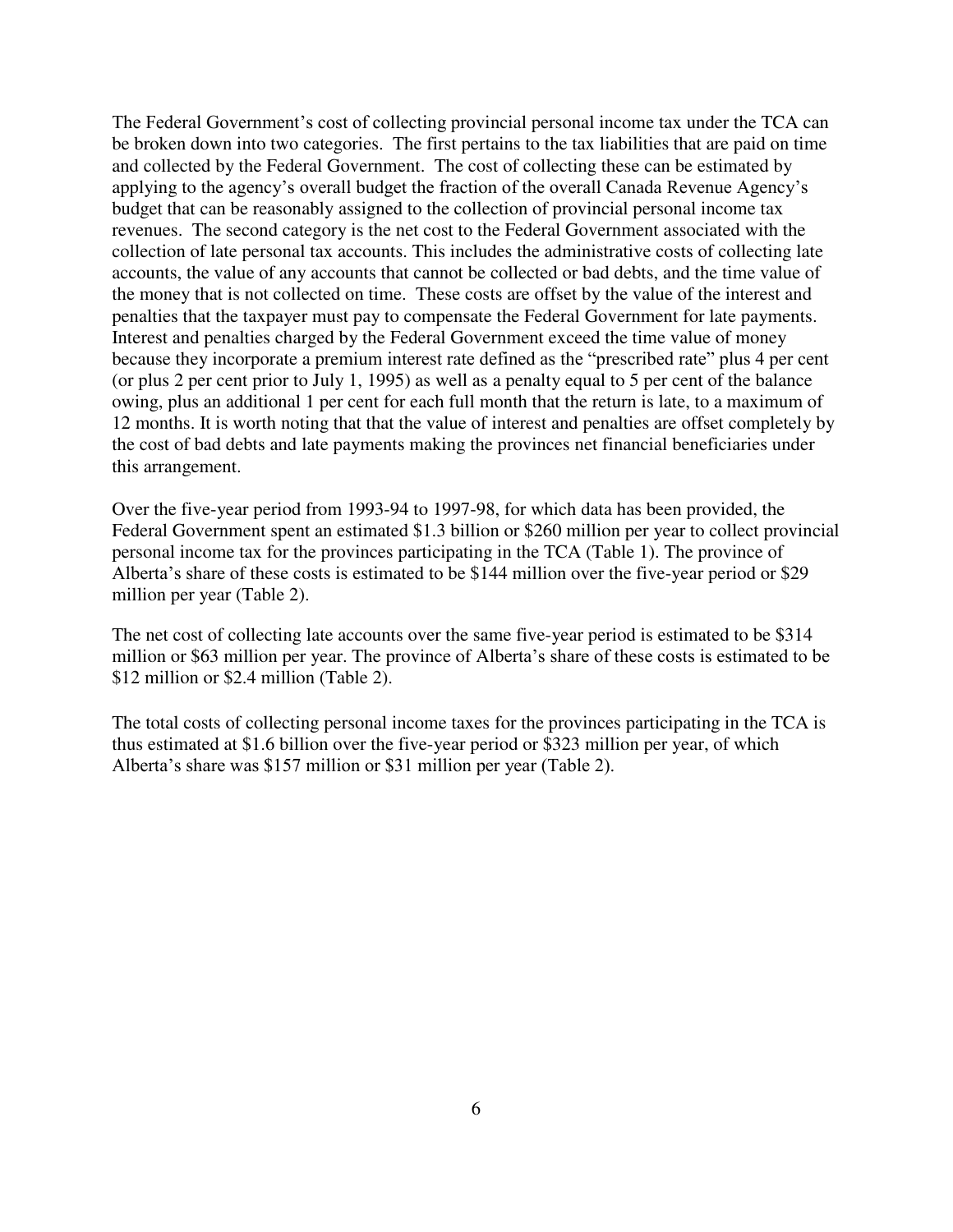## Table 1 **The Costs of Federal Administration of Provincial Personal Income Taxes**

|                    | Cost of<br>Administer-<br>ing<br><b>Provincial</b><br>$\text{Tax}^1$ | <b>Cost of Collecting Late Accounts</b>   | Total<br><b>Costs</b>                  |                                          |                                  |                       |                |
|--------------------|----------------------------------------------------------------------|-------------------------------------------|----------------------------------------|------------------------------------------|----------------------------------|-----------------------|----------------|
| <b>Fiscal Year</b> | (\$ millions)                                                        | Interest<br>and<br>Penalties <sup>1</sup> | Time<br>Value of<br>Money <sup>2</sup> | Adminis-<br>tration<br>Cost <sup>1</sup> | <b>Bad</b><br>Debts <sup>1</sup> | Net Cost <sup>3</sup> | $($$ millions) |
| 1993-94            | 283.3                                                                | $-206.3$                                  | 80.8                                   | 31.8                                     | 123                              | 29.3                  | 312.6          |
| 1994-95            | 252.2                                                                | $-158.5$                                  | 77.3                                   | 25                                       | 130.8                            | 74.6                  | 326.8          |
| 1995-96            | 252.9                                                                | $-265.9$                                  | 124.7                                  | 19.4                                     | 171.7                            | 49.9                  | 302.8          |
| 1996-97            | 246.6                                                                | $-211.3$                                  | 71.9                                   | 17                                       | 245.2                            | 122.8                 | 369.4          |
| 1997-98            | 264.8                                                                | $-203.5$                                  | 62                                     | 25.9                                     | 152.7                            | 37.1                  | 301.9          |
| Five-year Total    | 1,299.8                                                              | $-1045.5$                                 | 416.7                                  | 119.1                                    | 823.4                            | 313.7                 | 1,613.5        |

Notes:

1. Source: Revenue Canada and Department of Finance Canada

2. Source: Department of Finance Canada

3. Net Cost = Interest & penalties + Time value of money + Administration cost + Bad debts

4. "-" indicates an inflow of funds.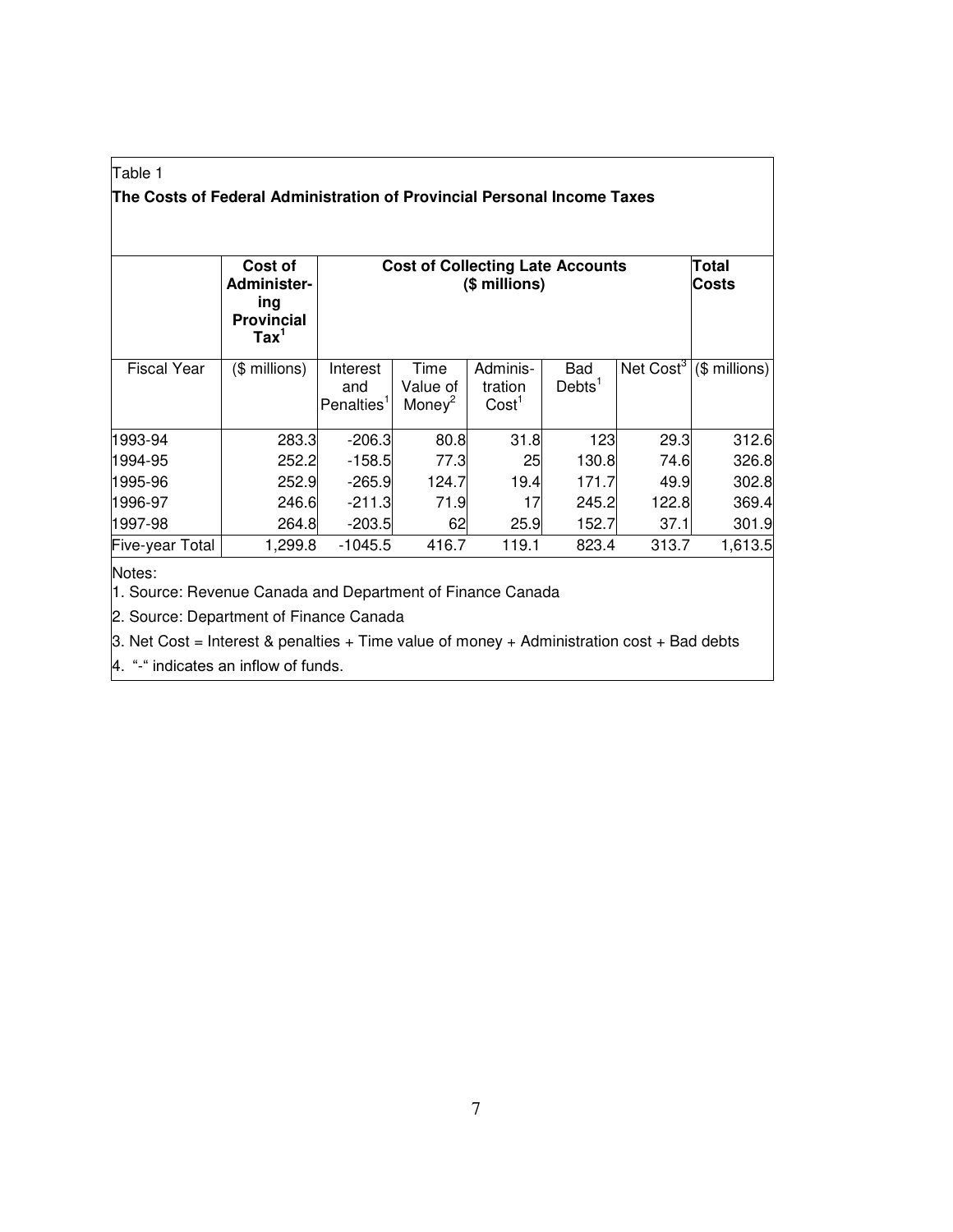#### Table 2 **The Alberta Share of the Costs of Federal Administration of Provincial Personal Income Taxes**

|                                     | Cost of<br>Administer-<br>ing Provincial<br>$\text{Tax}^1$ | <b>Cost of Collecting Late Accounts</b>   | Total<br><b>Costs</b>     |                                          |                                  |                       |                |
|-------------------------------------|------------------------------------------------------------|-------------------------------------------|---------------------------|------------------------------------------|----------------------------------|-----------------------|----------------|
| <b>Fiscal Year</b>                  | (\$ millions)                                              | Interest<br>and<br>Penalties <sup>1</sup> | Time<br>Value of<br>Money | Adminis-<br>tration<br>Cost <sup>1</sup> | <b>Bad</b><br>Debts <sup>1</sup> | Net Cost <sup>3</sup> | $($$ millions) |
| 1993-94                             | 31.5                                                       | $-24.8$                                   | 8.8                       | 3.5                                      | 12.1                             | $-0.4$                | 31.1           |
| 1994-95                             | 28.0                                                       | $-18.7$                                   | 8.6                       | 2.8                                      | 17.0                             | 9.7                   | 37.7           |
| 1995-96                             | 28.1                                                       | $-27.9$                                   | 12.8                      | 2.2                                      | 19.7                             | 6.8                   | 34.9           |
| 1996-97                             | 27.4                                                       | $-24.7$                                   | 7.7                       | 1.9                                      | 16.0                             | 0.9                   | 28.3           |
| 1997-98                             | 29.4                                                       | $-23.6$                                   | 6.6                       | 2.9                                      | 9.2                              | $-4.9$                | 24.5           |
| Five-year Total                     | 144.4                                                      | -119.7                                    | 44.5                      | 13.3                                     | 74                               | 12.1                  | 156.5          |
| Notes:<br>1. Source: Revenue Canada |                                                            |                                           |                           |                                          |                                  |                       |                |

2. Source: Department of Finance Canada

3. Net Cost = Interest & penalties + Time value of money + Administration cost + Bad debts

4. "-" indicates an inflow of funds.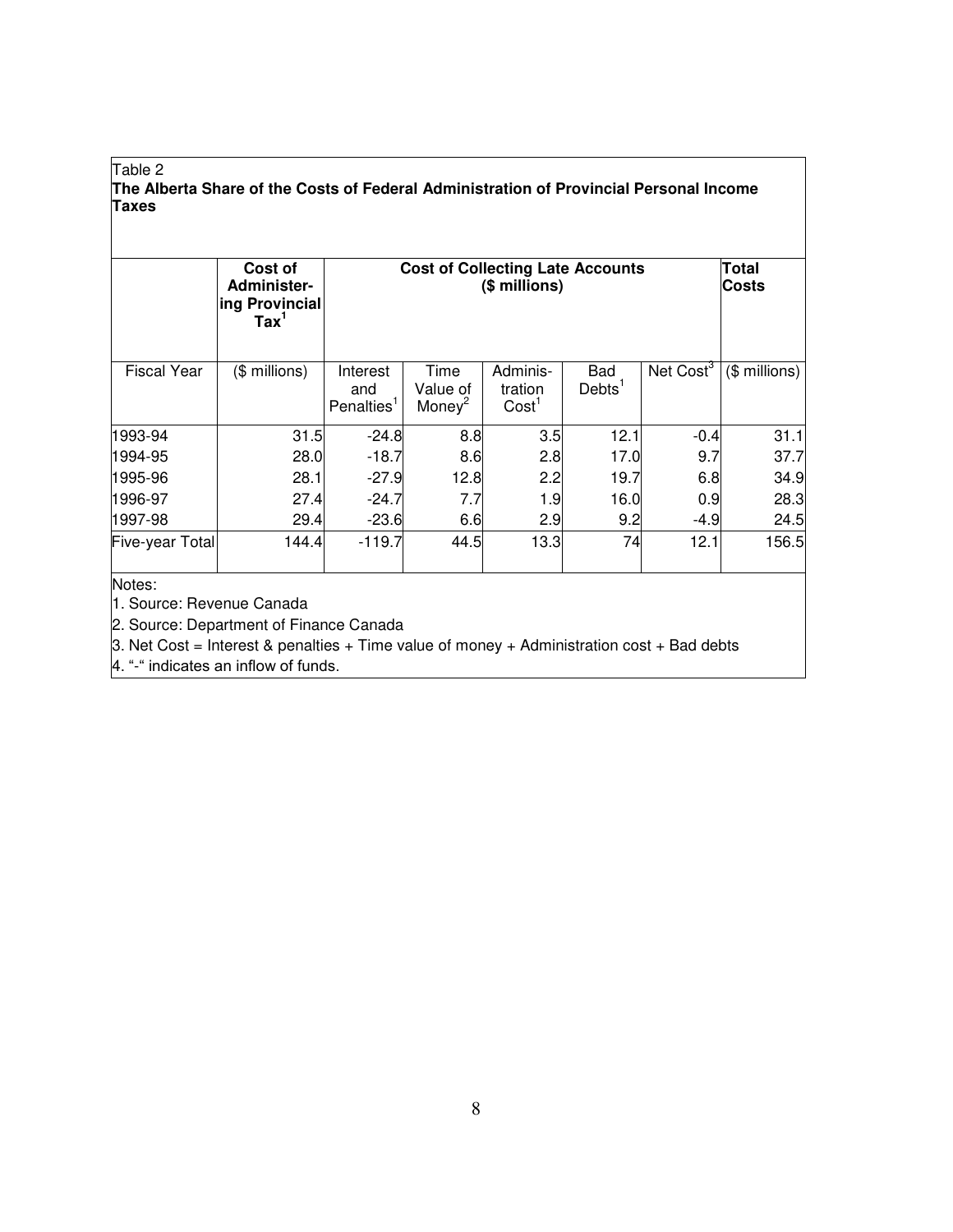#### **Fees for Administering Alberta Measures**

Under the current "interim TCA," The Federal Government administers some tax credits and rebates for the Government of Alberta. The "Final Determination of Payments under the Tax Collection Agreements for the 2001 Taxation Year" prepared in February 2003 lists five Alberta tax credits and rebates currently being administered for the 2001 and prior taxation year (Table 3). The most expensive of these tax measures is the political contributions tax credit, which is worth \$1.5 million. All of the credits and rebates taken together are valued at about \$2 million or 67 cents per capita. This makes Alberta the province with by far the lowest value of tax credits and rebates. The next lowest province has ten times the per-capita value of Alberta's tax credits and rebates and the highest province/territory has 430 times the value of Alberta's. According to the formula for administrative fees, which specifies 1 per cent of the value of credits in rebates for amounts of up to \$50 per capita (above that the fee declines to 2/3 per cent up to \$75 per capita and 1/3 per cent between \$75 and \$100 per capita), Alberta was only required to pay the minuscule sum of \$20, 434 to the Federal Government for administering its tax credits and rebates in the 2001 taxation year. Since there was no additional charge for administering Alberta's single-rate tax, the total cost to the province of having the Federal Government collect personal income tax on its behalf is thus virtually zero.

|--|--|

**Alberta Tax Credits and Rebates for Individuals and the Administrative Fee charged by the Federal Government** (dollars)

|                                                       | 2000 and<br>Prior |                                  | 2001 Total |
|-------------------------------------------------------|-------------------|----------------------------------|------------|
| <b>Royalty Tax Rebate</b>                             | 244,876           | 236,226                          | 481,103    |
| <b>Royalty Tax Credit</b>                             | 252               |                                  | 252        |
| lRenter's Assistance Tax Credit                       | 172               |                                  | 172        |
| lPolitical Contributions Tax Credit                   |                   | 26,542 1,531,150 1,557,692       |            |
| Stock Savings Plan Tax Credit                         | -738              | 3,467                            | 2,729      |
| Total                                                 |                   | 271, 104 1, 770, 843 2, 041, 947 |            |
| Administrative Fee                                    |                   |                                  | 20.434     |
| Source: Department of Finance (2003, Tables 4 and 7). |                   |                                  |            |

#### **Provincial Complaints About the TCA**

Provincial governments have voiced complaints about the TCA from time to time. The Government of Ontario has perhaps been the most vociferous. A perennial concern has been whether provincial income taxes have been correctly determined and whether they are being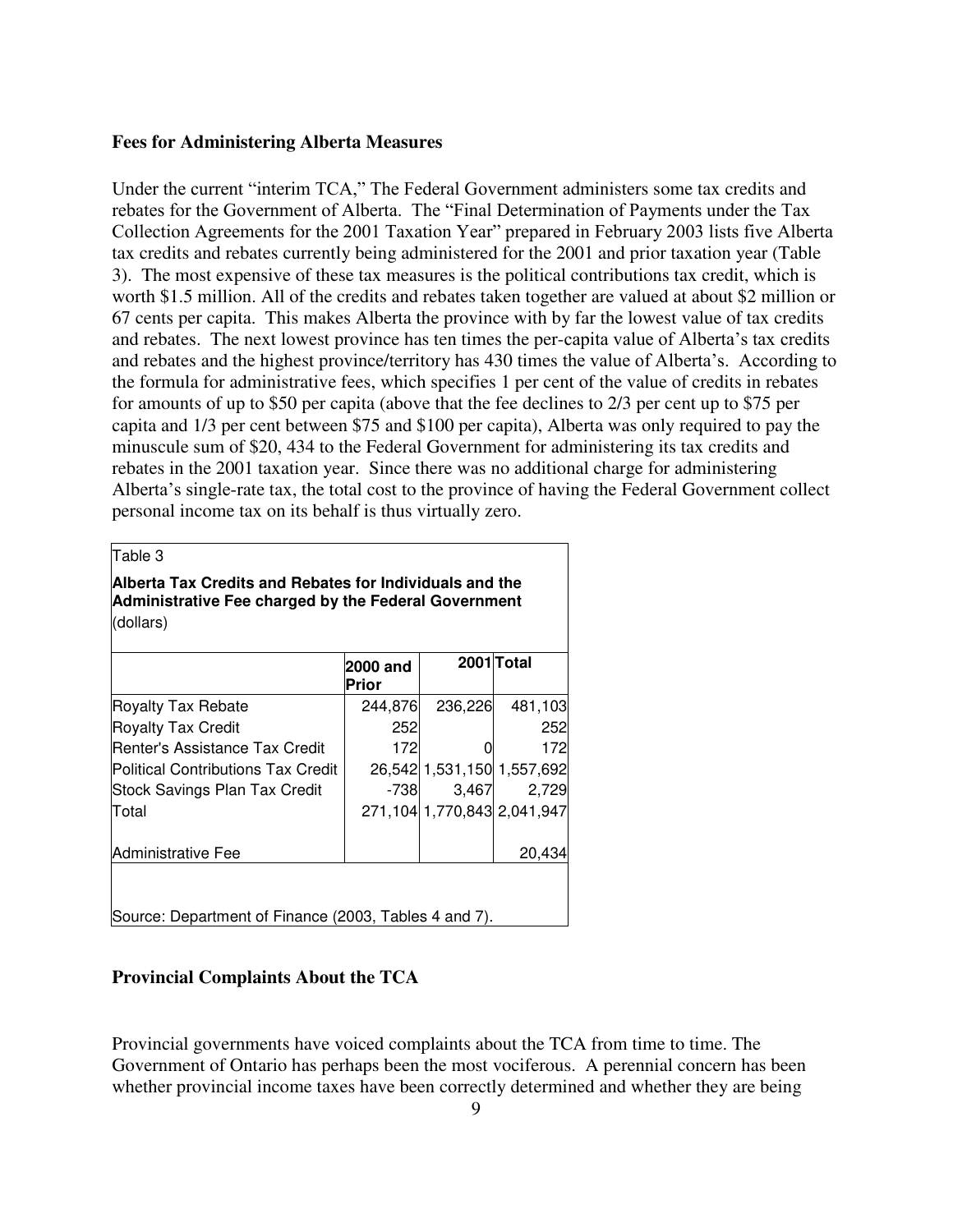remitted to the province in as timely manner as possible. A related concern is the province's belief that the Federal Government has benefited from its retention of interest and penalties revenue in excess of bad debts written off from Ontario personal income taxpayers. It is not clear that this would be the case if the time value of money were taken into consideration given that the province is paid based on liabilities, behind which the collections by the Federal Government should lag. However, Ontario does not feel that it has been provided adequate information to allay its concerns. Moreover, the Provincial Auditor of Ontario claimed in his 2001 annual report that for the 1998-99 fiscal year, "revenue forecasts and therefore in-year cash flows, were significantly less than the final determination of personal income tax revenues for the last three years." It is estimated that "the cost to the province of the resultant cash flow deficiencies for those years totaled \$189 million" (Provincial Auditor of Ontario, 2001, p.300).

The Province of Alberta was not as concerned as Ontario about a perceived gap between the collections of provincial personal income taxes and their subsequent payments to the province. Its main concern was about getting the Federal Government to administer a single-rate tax on income under the TCA, which the Federal Government has already agreed to do in the new TCA.

A recent irritant under the TCA is the \$3.4 billion overpayment made to all the provinces, including \$2.8 billion to Ontario, which was discovered by the Auditor General and announced by the CCRA on January 29, 2002. Apparently, since 1972 the CCRA had not been properly deducting from personal income tax remitted to the provinces the provincial portion of capital gains refunds paid to mutual fund trusts. The value of this federal error was only calculated for the years 1993 through 1999, even though it goes all the way back to 1972 when capital gains taxation was initiated.

In recognition of the adverse effect that such a recovery would have on provincial government finances, including its indirect effect on equalization-receiving provinces, the Federal Government proposed to reduce the amount of money it will recover from the four provinces affected. No money at all will be recovered from Alberta and British Columbia and the amount to be recovered from Manitoba will be reduced to \$91-million from \$364-million and from Ontario to \$1.3-billion from \$2.1-billion. Moreover, the two provinces will be given 10 years starting in 2004-2005 — to repay the money. And because of a special arrangement under equalization, Manitoba will also receive \$140-million in adjustment funds to soften the impact of the repayment. This, of course, has left Ontario bearing the brunt of the error and still feeling understandably dissatisfied with the working of the TCA.

The Ontario Government (2002) has complained that this error in calculating personal income tax provides more evidence "that the federal government's collection of Personal Income Tax is not sufficiently accountable to the provinces." Consequently, unless the election of a Liberal Government last year causes the Ontario Government to change its approach, it is still pushing in the negotiations for the new TCA that "strong and specific accountability provisions be enshrined in any new agreement," including making the CRA "directly accountable to the Ministers of Finance of all provinces for which it collects tax." Greater accountability in administering the TCA is something that would benefit all participating provinces, including Alberta.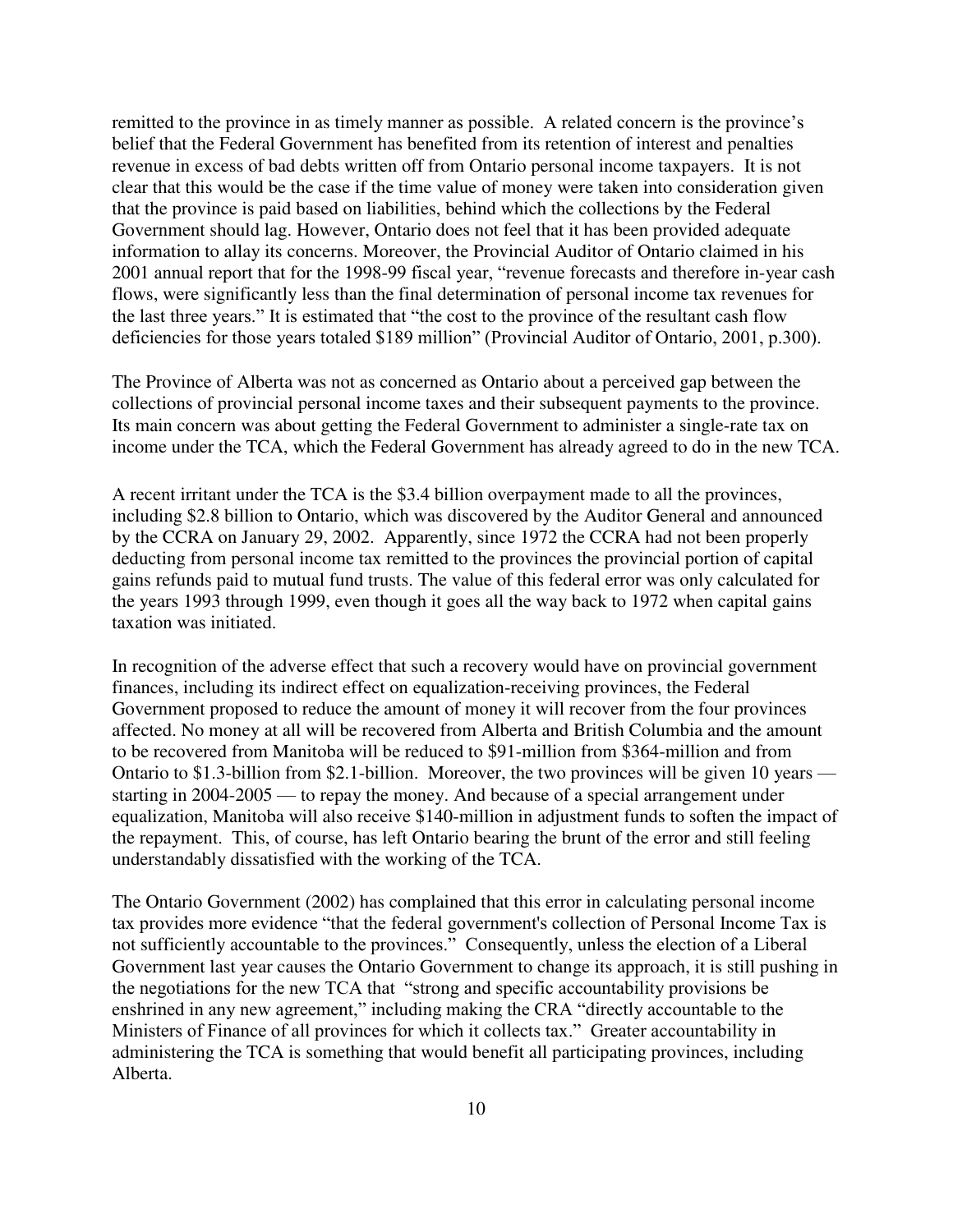## **The Personal Income Tax in Alberta**

Alberta has the simplest personal income tax of all the provinces. Its tax structure is characterized by a single rate and a relatively high, income threshold before tax is paid due to the high basic personal and spousal amounts. The basic personal amount at \$13,250 is much higher than the Federal amount of \$7,756 and the amount in the other provinces.

The basic tax form in Alberta -- Alberta Tax and Credits (AB428) -- which only need be included with the federal form sent to the CRA, is quite straightforward and is well explained in a five-page book that accompanies it. At the top of the short 1½ page form, taxable income is entered and then multiplied by a flat 10 per cent to get tax on taxable income.

The Alberta non-refundable tax credits are calculated in the next section of the form by adding up a number of amounts and then multiplying the total by 10 per cent. The amounts are: the basic personal amount; the age amount; the spouse or common law partner amounts adjusted for income; the amount for an eligible dependent again adjusted; the amount for infirm dependents 18 or older; Canada Pension Plan Contributions; Employment Insurance premiums; the pension income amount; the caregiver amount; the disability amount (and transferred from dependent); interest paid on a student loan; tuition and education amounts (from Schedule AB(S11)); amounts transferred from spouse or common law partner (from Schedule AB(S2)); and medical expenses.

The form also includes: the dividend tax credit; the overseas employment tax credit; the minimum tax carryover; the additional tax for minimum tax purposes; the provincial foreign tax credit; and the Alberta political contribution tax credit.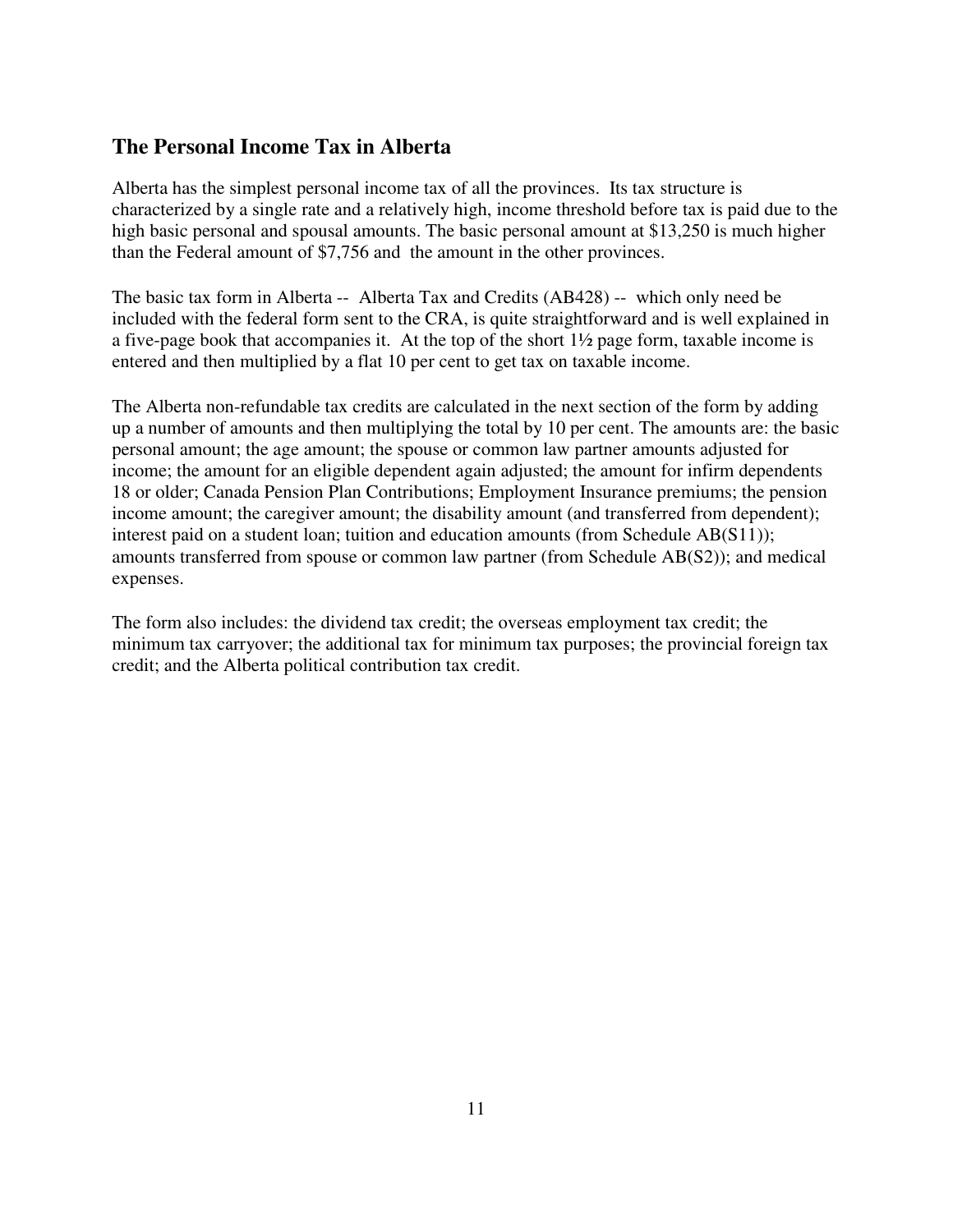#### **The Personal Income Tax in Quebec**

The Quebec personal income tax is at the other extreme from Alberta in terms of complexity. Its structure is fairly similar to the federal personal income tax, particularly with respect to the definition of income, with some important exceptions. The tax rates for the 2003 taxation year are 16 per cent on taxable income of \$27,095 or less, 20 per cent from \$27,095 to \$54,195, and 24 per cent over \$54,195 (Table 4). Taking into account the 16.5-per-cent reduction for federal tax paid granted by Federal Government on filing the Federal T1 Tax Form, the tax rates are 13.4 per cent on taxable income of \$27,095 or less, 16.7 per cent from \$27,095 to \$54,195, and 20 per cent over \$54,195. Tax rates in Quebec are significantly higher than in all the provinces to its west. Its tax rates for the bottom income class are higher than in the Atlantic Provinces and its tax rates for the top income class are higher than in New Brunswick, but similar to those in Nova Scotia, Prince Edward Island and Newfoundland. Non-Refundable tax credits are all calculated at a rate of 20.0 per cent to reflect the higher tax rates in Quebec. The basic personal amount at \$6,150 is significantly lower in Quebec than the Federal amount of \$7,756 and lower than the amounts in the other provinces.

Other differences with the Federal personal tax system are that child-care expenses are more generous, and automobile expenses are subject to different restrictions. In addition, there is a tax reduction for families, tax credits for individuals living in Northern villages, and tax credits respecting the housing of a parent who lives with the taxpayer. Quebec also offers certain deductions that are not available in the federal personal income tax. One is the deduction for strategic investments, which includes the Quebec Stock Savings Plans (QSSP), R&D venture capital corporations, Quebec Business Investment Companies (QBIC), and Cooperative investment plans (CIP). Deductions for strategic investments are designed to promote economic development in Quebec by favouring investments in local companies. It goes without saying that this is something that can undermine the Canadian economic union if carried too far.

Another distinctive feature of the Quebec tax is the option of filing an income tax return under a simplified system, which is designed to be more advantageous for taxpayers with fewer deductions and credits. Under this system, a flat amount of \$2,870 replaces several deductions and credits including the credits for union or professional dues, Employment Insurance, and Quebec Pension Plan contributions. The Quebec Government estimates that 80 per cent of taxpayers will find it advantageous to file a simplified return. The fact that a simplified return had to be introduced tells something important about the perceived complexity of the Quebec personal income tax, and should serve as a caution to other provinces considering following Quebec's example. Judging from the Quebec example, it appears that a separate provincial income tax system once introduced tends to become increasingly complex over time.

The Quebec personal income tax forms, which are as complex as the federal, come complete with a 66-page guide providing necessary information on how to fill out the forms. The form booklet itself is very lengthy containing both the return for the general tax system and for the simplified tax system. It also contains a two-page explanation of the difference and a two-page work chart for the taxpayer to fill out to see which of the two tax systems is most advantageous in his or her particular case. All in all there are 8 pages for the two tax forms and 18 pages for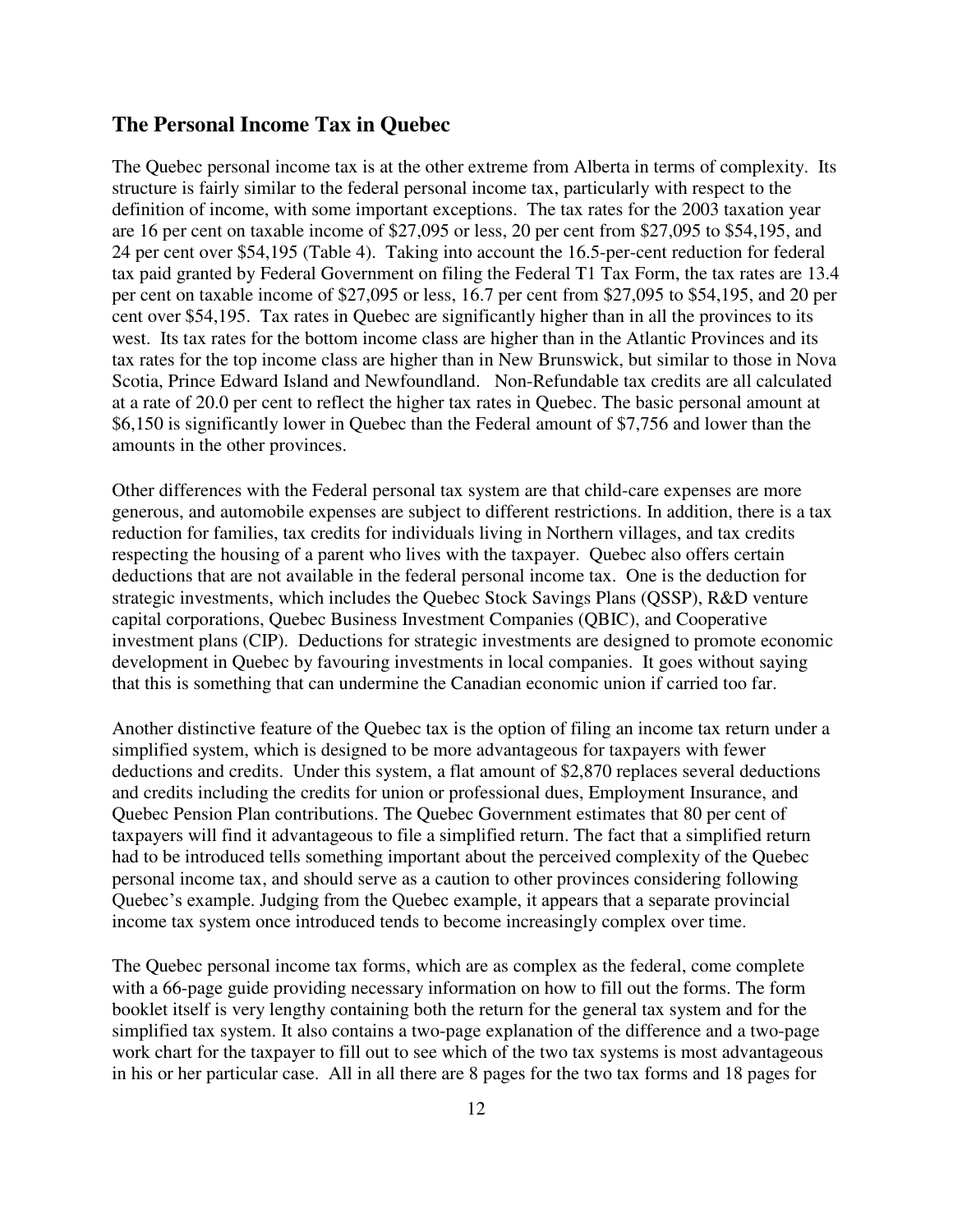the 13 schedules, which run from A to M and some of which are on the back of others. And finally there are 4 pages of the work charts at the back of the booklet that contain supplementary calculations that the taxpayer may be required to fill out to provide information needed to complete the tax return or one of the schedules. In total, there are a maximum of 26 pages of forms that the taxpayer could be required to fill out. This contrasts sharply with the 3 or 4 pages of forms that an Alberta taxpayer is usually required to fill out.

## **The Personal Income Tax in Other Provinces**

The other provinces, which participate in the TCA and whose tax forms are also appended to the federal tax return, all have more complicated personal income tax systems than Alberta, albeit falling far short of that in Quebec. All of these provinces have progressive rates and four of them have surtaxes (Table 4), whereas Alberta has a single tax rate. In addition, as noted above, they all have much lower basic personal and spousal amounts and much higher per capita amounts of tax credits and rebates.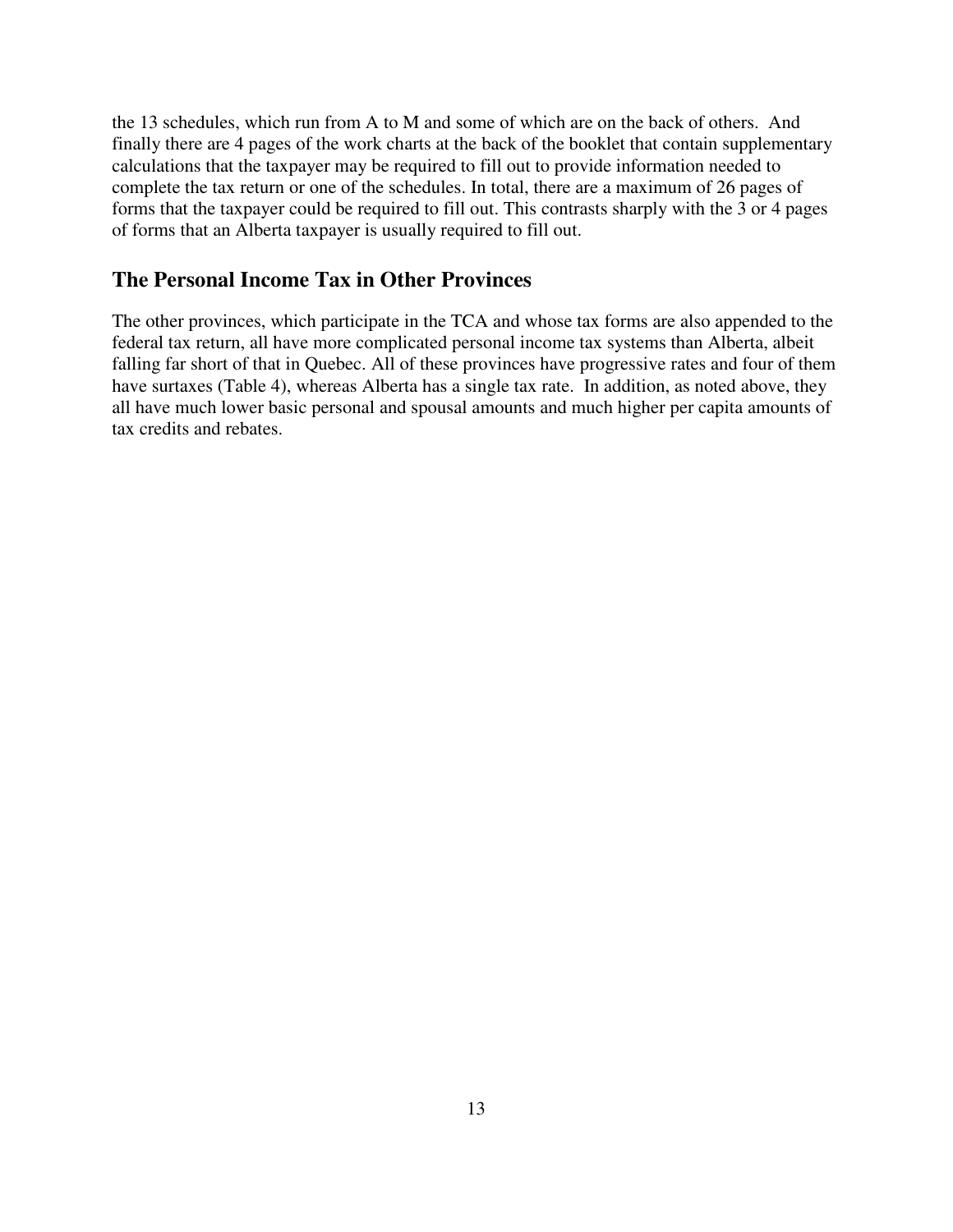#### Table 4 **Personal Income Tax Rates for 2003 by Province**

|                | <b>First Rate Second</b><br>(%) | Rate $(\%)$ | Third<br>Rate $(\%)$ | Fourth<br>Rate (%) | <b>Fifth Rate Personal</b><br>(%) | <b>Basic</b><br><b>Amount</b> | Spousal<br><b>Amount</b> | <b>Surtax</b><br>(%) | <b>Health</b><br>Tax |
|----------------|---------------------------------|-------------|----------------------|--------------------|-----------------------------------|-------------------------------|--------------------------|----------------------|----------------------|
| B.C.           | 6.05                            | 9.15        | 11.7                 | 13.7               | 14.7                              | \$8,307                       | \$7,113                  |                      | $n.a.$ \$54/month    |
| Alberta        | 10                              | 10          | 10                   | 10                 | 10                                | \$13,525                      | \$13,525                 |                      | $n.a.$ \$44/month    |
| <b>Sask</b>    | 11                              | 13          | 15                   | none               | none                              | \$8,000                       | \$8,000                  | n.a.                 | n.a.                 |
| Man            | 10.9                            | 14          | 17.4                 | none               | none                              | \$7,634                       | \$6,482                  | n.a.                 | n.a.                 |
| <b>Ontario</b> | 6.05                            | 9.15        | 11.16                | none               | none                              | \$7,756                       | \$6,586                  | 20.0/36.0            | n.a.                 |
| <b>Quebec</b>  | 16                              | 20          | 24                   | none               | none                              | \$6,150                       | \$6,150                  | n.a.                 | n.a.                 |
| N.B.           | 9.68                            | 14.82       | 16.52                | 17.84              | none                              | \$7,756                       | \$6,586                  | n.a.                 | n.a.                 |
| <b>N.S.</b>    | 9.77                            | 14.85       | 16.67                | nonel              | none                              | \$7,231                       | \$6,140                  | 10                   | n.a.                 |
| P.E.I          | 9.8                             | 13.8        | 16.7                 | nonel              | none                              | \$7,412                       | \$6,298                  | 10                   | n.a.                 |
| Nfld.          | 10.57                           | 16.16       | 18.02                | none               | none                              | \$7,410                       | \$6,055                  | 9                    | n.a.                 |

Notes: Tax on Income System. Accurate as of December 22, 2003.

**British Columbia:** Tax Threshold - First \$31,653 or less, Second \$31,653 to \$63,308, Third \$63,308 to \$72,685, Fourth \$72,685 to \$88,260 and Fifth \$88,260 or higher. Non-refundable tax credits, all calculated at a rate of 6.05%. Indexed for inflation. Health care premiums levied at rate of \$52/month per individual.

**Alberta:** Single Flat Tax. Non-refundable tax credits all calculated at a rate of 10%. Indexed for inflation. Health care premiums levied at \$44/month per individual.

**Saskatchewan:** Tax thresholds - First \$35,000 or less, Second \$35,000 to \$100,000 and Third \$100,000 and up. Non-refundable tax credits, all calculated at a rate of 11% - Child \$2,000 and Seniors \$750.

**Manitoba:** Tax Thresholds - First \$30,544 or less, Second \$30,544 to \$65,000 and Third \$65,000 and up. Nonrefundable tax credits all calculated at a rate of 10.9%. Not indexed for inflation.

**Ontario:** Tax threshold - First \$32,121 or less, Second \$32,121 to \$64,306, Third \$64,306 and up. Non-Refundable tax credits, all calculated at 6.05%. Indexed for inflation.

**Quebec:** Tax thresholds - First \$27,095 or less, Second \$27,095 to \$54,195 and Third \$54,195 and up. There is a 16.5% reduction for federal tax paid granted by Federal Government. Non-Refundable tax credits all calculated at a rate of 20.0%. Indexed for inflation.

**New Brunswick:** Tax thresholds -- First \$32,183 or less, Second to \$32,183 to \$64,368, Third \$64,368 up to \$104,648 and Fourth \$104,648 and up. Non-Refundable tax credits, all calculated at a rate of 9.68%. Individuals with income up to \$12,500 will receive a rebate, phased out at 5% of income over \$10,000 (no net provincial Income tax). Families with income up to \$20,000 will receive a rebate, phased out at 5% of income over \$10,000 (no net provincial income tax). Indexed for inflation.

**NovaScotia:** Tax thresholds - First \$29,590 or less, Second \$29,590 to \$59,180 and Third \$59,5180 and up. Non-Refundable tax credits, all calculated at a rate of 9.77%.

**Prince Edward Island:** Tax thresholds - First \$30,754 or less. Second \$30,754 to \$61,509 and Third \$61,509 and up. Non-Refundable tax credits, all calculated at a rate of 9.8%.

**Newfoundland:** Tax thresholds - First \$29,590 or less, Second \$29,590 to \$59,180 and Third \$59,180 and up. Non-Refundable tax credits, all calculated at a rate of 10.57%.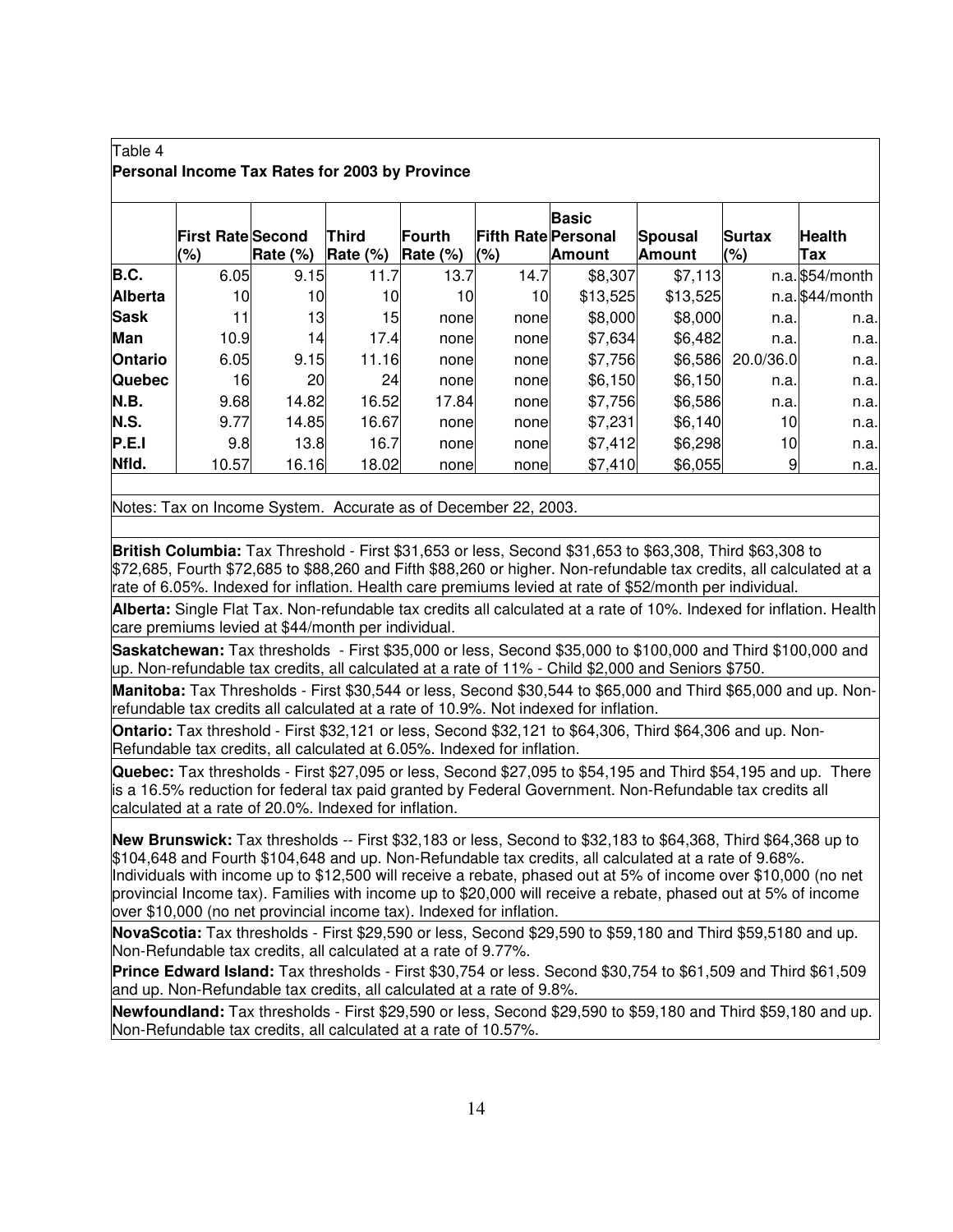a) The federal personal amount is \$8,012 and spousal exemption is \$6,784; federal tax rates are 16% on taxable income of \$32,183 or less; 22% on taxable income of \$32,183 to \$64,368 and 26% on taxable income between \$64,368 and \$104,648; and 29 % on taxable income over \$104,648.

b) The high income surtax is applied above certain thresholds that vary among provinces. In PEI it is \$5,200 of provincial tax payable, and in Nova Scotia it is \$10,000 of provincial tax payable. Ontario has two high income surtax rates called the "fair share health levies": 20% on provincial income tax paid above \$3,560 and 56% on provincial income tax paid above \$4,468. BC has incorporated surtaxes into a fourth and fifth income tax bracket. Newfoundland has a rate of 9% on taxable income over \$60,000 (tax payable exceeding \$7,032).

Source: Canadian Taxpayers Federation, http://www.taxpayer.com/Facts/TaxRates\_By\_Province\_2003.pdf

## **Advantages of a Separate Personal Income Tax Collection System**

In theory, there are a number of advantages that can be derived from a separate income tax collection system. A separate personal income tax system would give the Alberta Government greater control over the collection of its income taxes by allowing it to assume full responsibility for the collection of its personal income taxes. Once this was done, it would have no one but itself to blame for any administrative or forecasting errors.

Another advantage is that it would make it clearer to the Alberta taxpayer how much tax was going to the Federal Government and how much to the Alberta Government. There is nothing like having to fill out a separate check to focus the taxpayer's mind on where exactly his/her money is going and who is responsible for spending it. Greater transparency in government would be a definite plus. However, it cannot be denied that taxpayers who pay attention to the form they are already filling out really have no excuse for not being aware of the amount of their tax dollars going to the different levels of government.

In addition, a separate personal income tax system would give Alberta greater scope to modify the personal income tax to pursue its economic and social goals. These might include using the Alberta personal income tax much more aggressively to pursue allocative, distributive and stabilization objectives.

But to really benefit from a separate income tax, the Alberta Government would have to be desirous of making major changes in the structure of the personal income tax. To justify pulling out of the TCA, the contemplated changes would have to be more far-reaching than would be allowed under the new TCA, otherwise there would be no additional benefit to Alberta from collecting its own tax, just the additional cost. In addition, the policy changes would have to be of such a nature that they could not be accomplished more cheaply through direct government expenditures rather than tax expenditures.

The ability to levy tax on income under the new TCA already gives the Government of Alberta much more scope to change the distribution of income than it is actually using. Concerning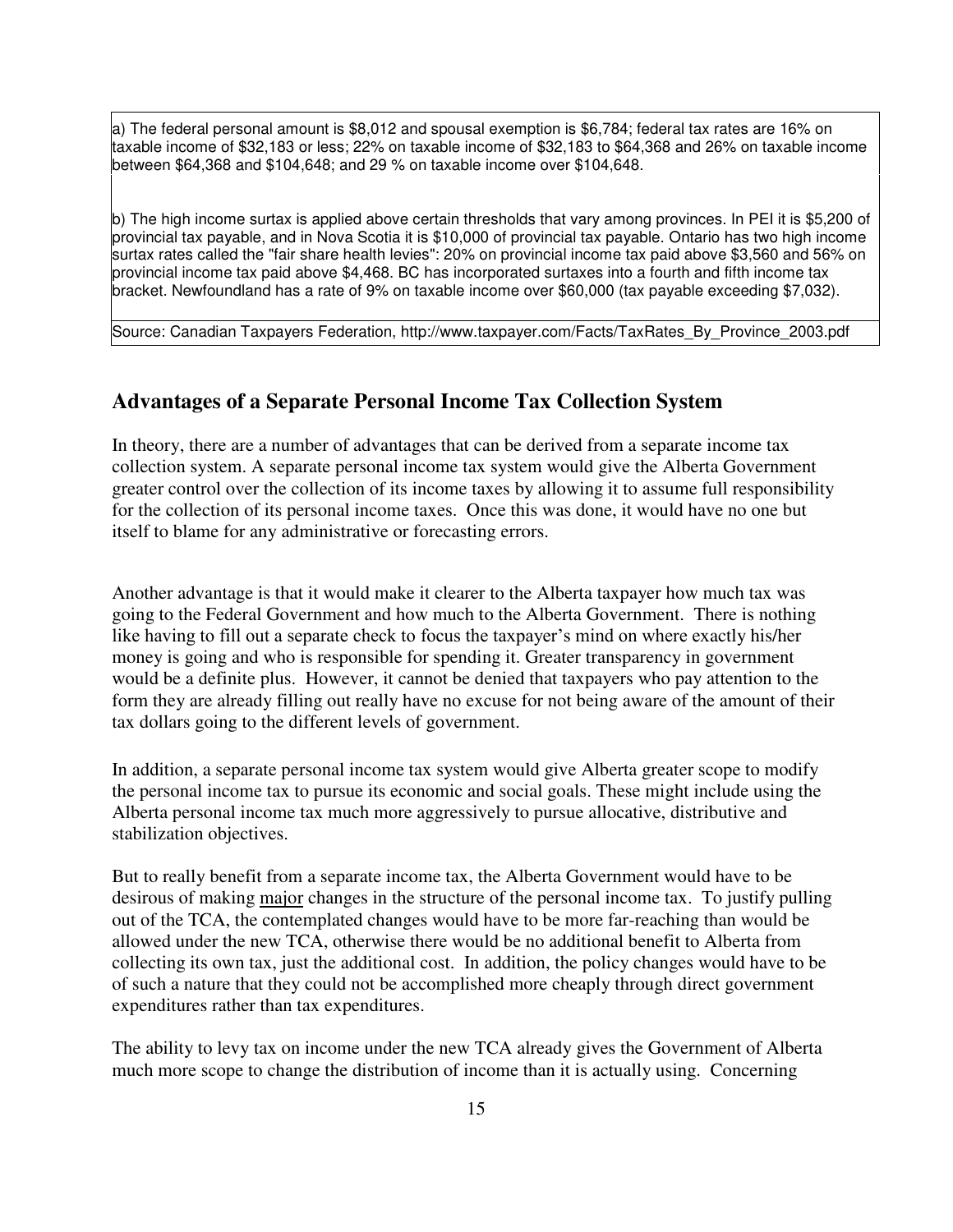stabilization, it is important to recognize that the openness of the Alberta economy probably acts as a much greater constraint on the ability of the Alberta Government to stabilize the economy than the TCA. In fact, the Government of Alberta is already free to introduce tax cuts or tax increases that are as large as it considers necessary to stabilize the economy. That it chooses not to do so is an indication that it probably does not really believe that Keynesian tax policies would be very effective in stabilizing the provincial economy.

The tax changes that the Government of Alberta is prohibited from making by the TCA are those that "materially alter the common tax base" or "impede the free flow of capital, labour, goods and services." An example of a major change in tax base that might be considered, but that would be precluded by the TCA, is the adoption of a comprehensive tax base such as was advocated by the Carter Commission on Taxation back in 1966. Such a comprehensive tax base would include all income, even imputed rent on owner occupied housing, and would tax all income such as capital gains at full rates on an accrual basis. Another example of a major tax change that has been discussed by economists in the past and that would be prohibited by the TCA is the elimination of taxes on savings and investment through the replacement of the income tax by a personal expenditure tax. The aim of such a reform would be to encourage savings and investment.

While economists have often discussed wide-ranging proposals such as these to reform the personal income tax in the past, there is no consensus on the exact nature of the reform that should be introduced. There is even less consensus among members of the general public about what changes would be desirable or even acceptable. And, of course, even if there were a consensus on the desired changes, there would be no guarantee that they would be successful in achieving their intended objectives. Furthermore, if a consensus on the benefits of a wideranging fundamental reform of the personal income tax were to be reached, it would apply to the overall federal and provincial income tax taken together not just the provincial income tax. The benefits from introducing the reform only at the provincial level would be much reduced by the additional complexity of the resulting tax system. A better approach might be to try to convince the Federal Government to introduce the desired changes so that the benefits of the improved tax structure would apply to the whole income tax system and across the country, and hence be much larger.

It has been argued that one possible advantage of a separate personal income tax for Alberta is that it would give the Alberta Government more leverage over federal tax policy. However, this is a matter of faith. There is no convincing evidence that having a separate personal income tax has given the Quebec Government any greater degree of influence over federal tax policy.

There are also less wide-ranging modifications to the personal income tax structure that would be prohibited by the new TCA that the Alberta Government might wish to consider introducing. However, many of such "tax expenditures" could be introduced as government spending measures if the Government was really convinced of their desirability. Indeed, it is hard to envisage a specific tax measure that could not be alternatively formulated as a spending initiative.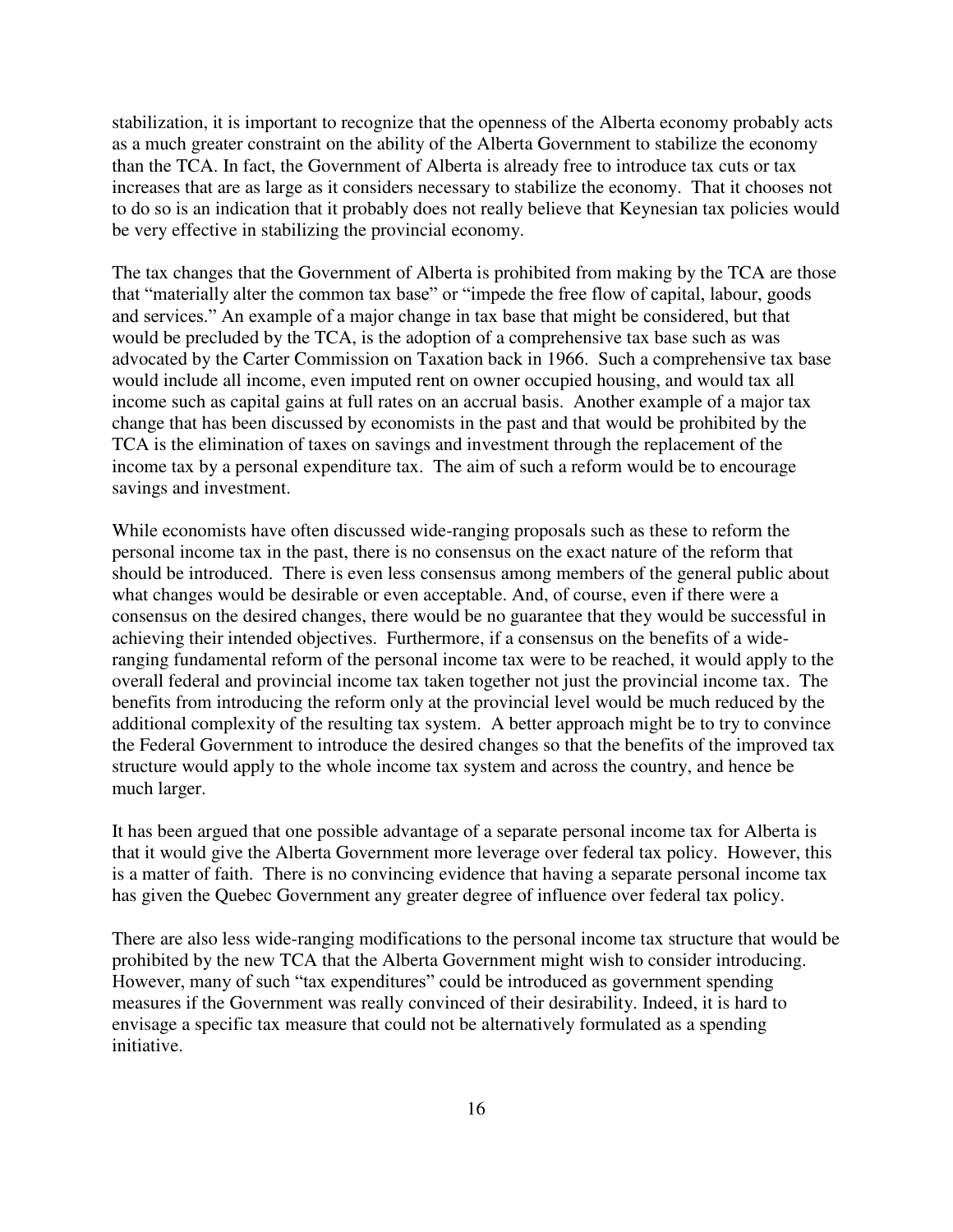While Alberta would definitely gain policy flexibility by establishing its own personal income tax system, any use of that flexibility would be limited by Alberta's desire to avoid creating a tax jungle and thus balkanizing the Canadian economic union. All provinces gain by agreeing not to poach jobs from one another. It is noteworthy that Alberta has not taken advantage of its flexibility on the corporate side in order to remain largely harmonized with the federal government and the other provinces. There is no reason to expect it not to exercise the same degree of restraint with respect to the personal income tax, particularly given that the potential for incentives to relocate economic activity are much greater under the corporate income tax than under the personal.

The Government of Alberta is much more oriented to the free market and less interventionist than the Government of Quebec, which is the only provincial government with a separate personal income tax system. It is hard to see why the Government of Alberta would want to set up a personal income tax system that would enable it to adopt the more active Quebec approach to economic and social development, particularly since its own approach seems to have been more successful.

The draft TCA has already substantially improved Alberta's flexibility. It allows the province to create any expenditure-based credit it desires without breaching the TCA. These types of credits would include; a mortgage interest credit, a credit for school fees, or a credit for bus passes. However, the draft TCA still requires Alberta to impose the provincial tax on federally defined income. Consequently, it continues to impose restriction on the types of income-related credits Alberta could create. Under the draft TCA, the province could create an income-related credit, but only if the credit impacts less than 0.5 per cent of our tax filers, and impacts less than 0.5 per cent of provincial income tax revenue. This means that Alberta could not unilaterally eliminate the tax on larger income inclusions like capital gains, or interest, but could likely eliminate the tax on smaller income inclusions like fishing income.

An advantage of self-administration in the eyes of some is that it would move some civil service jobs from the Canada Revenue Agency into Alberta. But this ignores the fact that the Alberta Government would have to pay for these jobs and that it could create a similar amount of employment by spending the same amount of money on other government goods and services desired by Albertans. In this case, Albertans would be better off because they would get the desired goods and services as well as the jobs.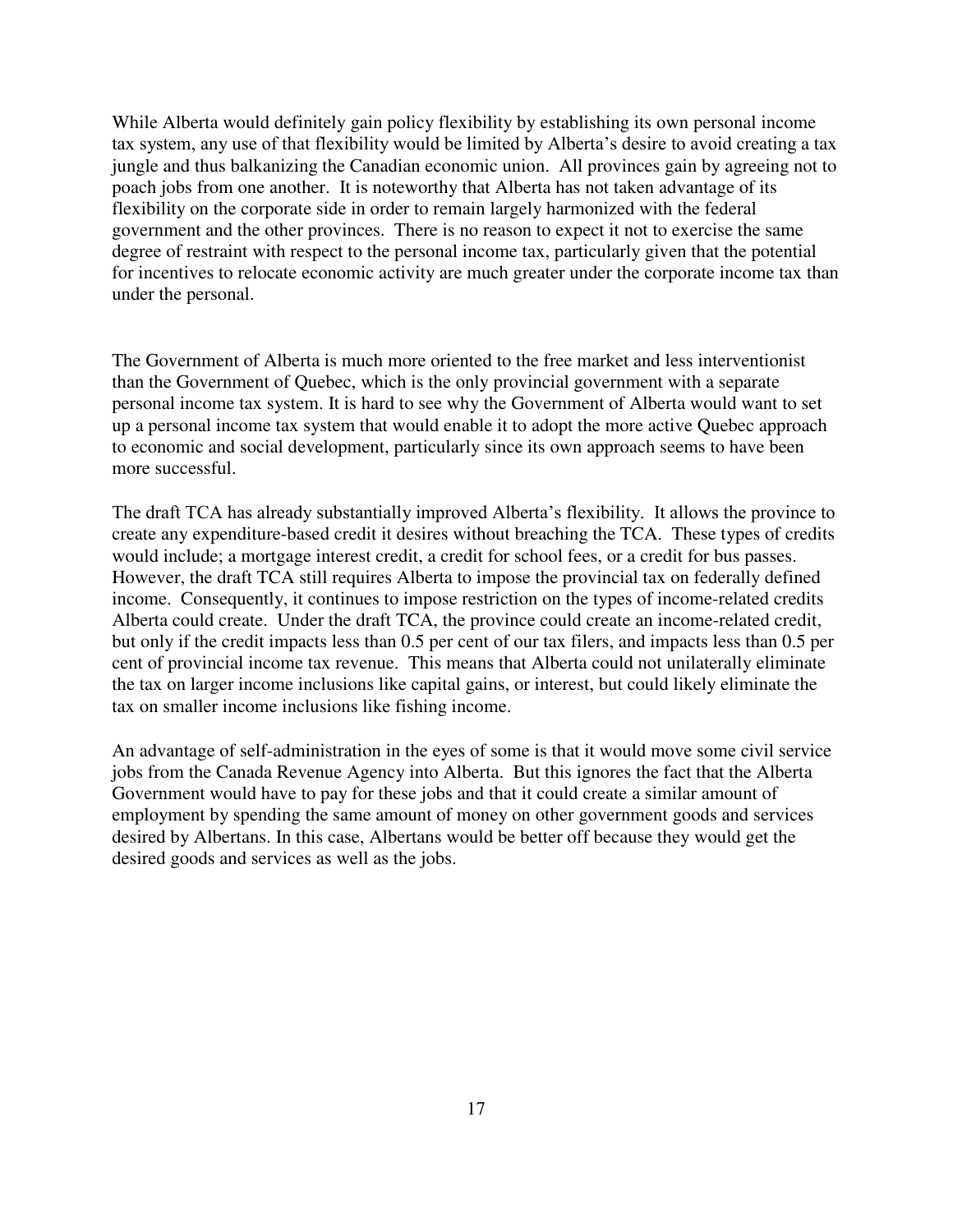### **Disadvantages of a Separate Personal Income Tax Collection System**

There are many obvious disadvantages to a separate personal income tax. From the point of view of the individual taxpayer, the greatest disadvantages would, of course, be the additional unwanted complexity that he or she would face at tax time and the additional Alberta tax form that would have to be filled out. (Rough estimates of these additional compliance costs for Alberta taxpayers are provided below.)

Alberta taxpayers would also have the additional inconvenience of having to send a check to the Alberta Government, which could not be offset against any refund they might have coming from their federal tax, which would put the taxpayer temporarily out-of-pocket. Needless to say, none of this additional paperwork would be welcomed, nor would it endear the Alberta Government to the taxpayer.

In addition, Alberta taxpayers would face increased uncertainty in making economic decisions because they would have to take the impact of two different tax systems into account. This would make their tax planning more difficult than in other provinces participating in the TCA.

From the point of view of Alberta companies, there would also be the additional compliance costs of reporting income to the Alberta Government on behalf of taxpayers and remitting the source deductions. The additional paperwork burden would increase the cost of doing business in Alberta and make Alberta firms less competitive. (Estimates of the compliance costs for Alberta companies are also presented below.)

Alberta taxpayers would also have to pay the additional startup and administrative costs of a separate personal income tax system, which are currently borne by all Canadians. (Estimates of the administrative costs are provided below, one of which is based on the costs of collecting the personal income tax of the Canada Revenue Agency and the other based on the Quebec Ministry of Revenue.) There are also the inevitable difficulties that would be encountered in setting up a new system that would no doubt upset Alberta taxpayers.

In addition to the administrative systems, Alberta would need to implement data tracking and analysis systems to ensure the appropriate information was available to support policy decisions. An underlying concern is that the sharing of tax information with the federal government could be jeopardized. This would have ramifications for the sharing of corporate income tax information, for which the Government of Alberta still depends heavily on the Federal Government in spite of having its own collection system.

The establishment of a separate personal income tax for Alberta would contribute to the fragmentation of the economic union from which all Canadians benefit. The TCA is an important integrating force in Canada. By ensuring a common tax base, it encourages the free movement of capital, labour, goods and services. These movements would be impeded if provinces leave the TCA and exercise their additional policy control to deviate from a common tax base and implement tax provisions favouring investment and economic activity within the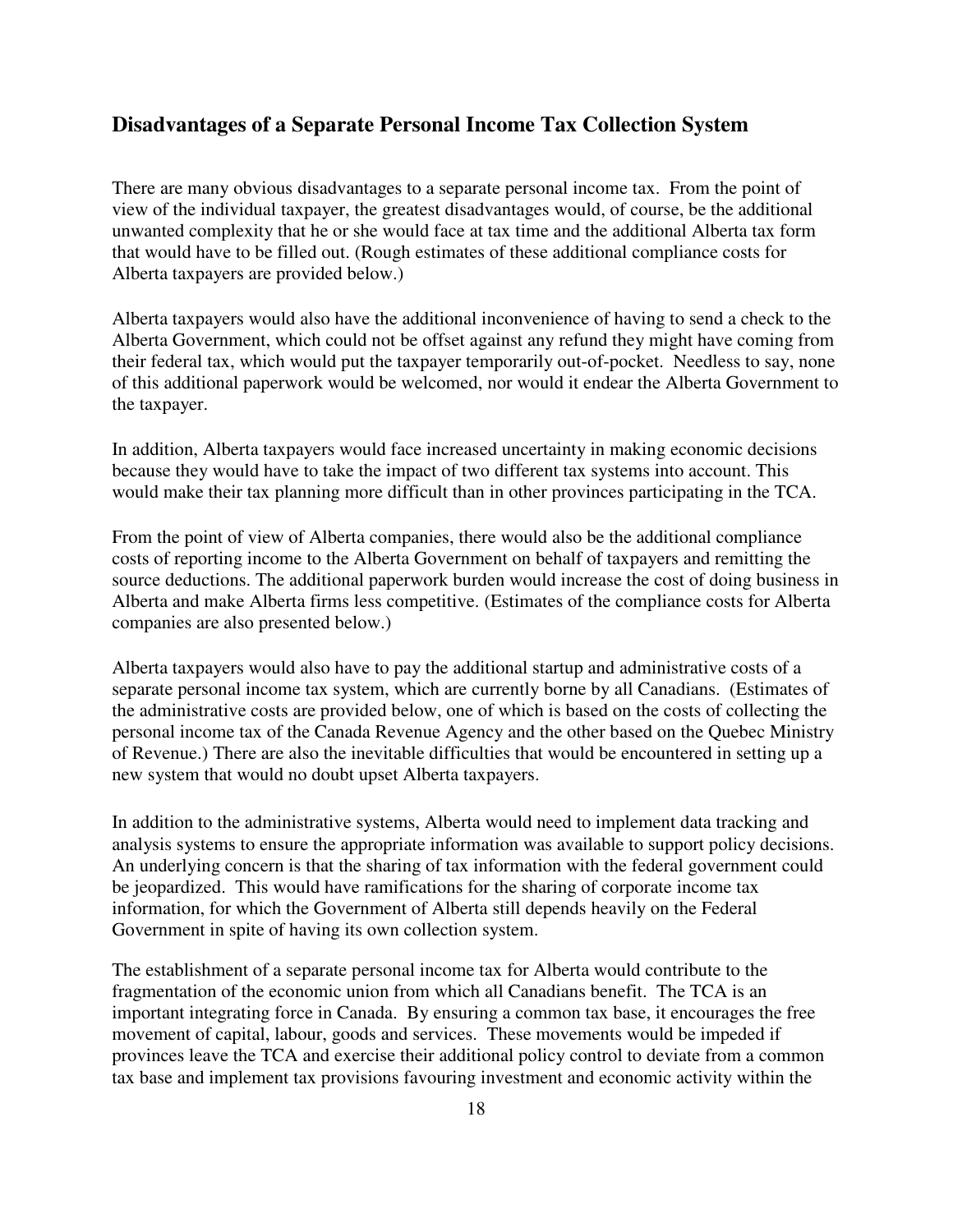province at the expense of the other provinces. If Alberta were to be the first province to leave the TCA for the personal income tax, the other provinces would perceive it as a balkanizing force. This could very well jeopardize cooperation on other fronts.

If Alberta were to establish its own personal income tax with full flexibility over the tax preferences that could be introduced, it would open itself up to much more intensive lobbying from special interest groups. It would also no longer be able to claim that its hands were tied by the provisions of the TCA, which serves the useful purposes of binding provinces not to pursue tax policies that are not in their mutual interest as participants in the Canadian economic union.

#### **Costs of a Separate Personal Income Tax System**

#### **Administrative Costs**

It is difficult to estimate precisely the administrative costs likely to be incurred by the Alberta Government if it were to set up its own personal income tax system. The personal income tax is an extremely complex system, involving many aspects. Establishing a new system from scratch would involve many different steps. Some of the steps like drafting income tax legislation and regulations have already being done by the Alberta Government for the purposes of its existing personal income tax, which is administered by the Federal Government. However, a standalone provincial personal income tax system would require additional legislation and regulations covering things such as the definition of income that are now handled by the Federal Government. New forms would have to be developed to incorporate all the necessary information from both the Alberta and Federal tax forms. Educational material would have to be prepared to help taxpayers comply with the new provincial tax. Taxpayer help lines and websites would have to be set up. Perhaps most difficult of all, a new computer system would have to be developed to process the required tax forms. Administrative structures would also have to be set up to oversee the processing of returns, assess them, audit them for compliance, enforce compliance, deal with taxpayers complaints, and hear appeals to assessments.

There are always problems when complex new administrative and computerized systems are established. Computer systems, in particular, often cost much more than anticipated, are not ready on time, and do not perform as expected. This could lead to taxpayer dissatisfaction, which could undermine compliance with a personal income tax system based on self-assessment and even promote the growth of the underground economy. This is no trifling matter as any disruptions in the flow of tax revenues resulting from the establishment of a new personal tax system could impair the delivery of important government services like health and education.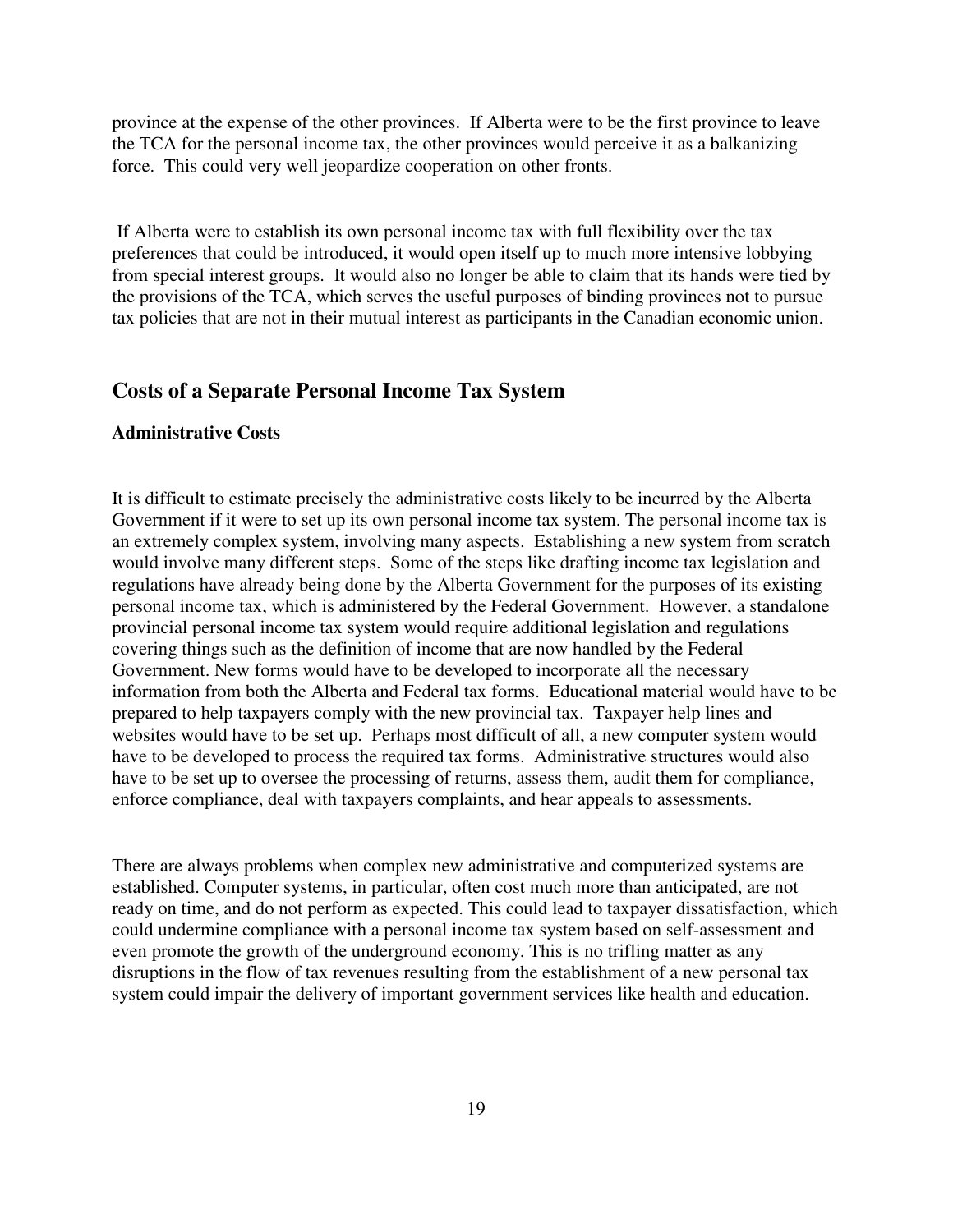It was estimated by the Alberta Ministry of Finance that a new computer system might cost in the range of \$30 to \$40 million. In addition, initial capital costs for infrastructure and equipment of uncertain magnitude would be incurred.

Estimates of the operating costs and full time equivalent employment of a separate personal income tax system can be made based on the experience of the Quebec Ministry of Revenue and the Canada Customs and Revenue Agency. While the scale of these two agencies is much larger than an Alberta Agency would be, they basically carry out the same function.

#### *Estimate of Administrative Costs Based on Quebec System*

The Quebec Ministry of Revenue spent \$573 million on tax administration in 2002-03 (Table 5). It collected \$62 billion in taxes, of which about \$20 billion cent was personal income tax. If the same 32-per-cent share of tax administration expenses was for personal income taxes as was the share of personal income taxes in total taxes collected, the administrative costs of the personal income tax would be \$183 million. Given that there were 5,429,350 returns processed in Quebec, the administrative cost per return would be \$33.72 per return. Applying this amount to the 2,117,460 returns filed in Alberta in the same year would yield an estimated administrative cost for a separate Alberta personal income tax system of \$71 million. Following a similar approach for Full Time Equivalent person years, it could be estimated that a separate personal income tax system would require 1,051 FTE person years based on the Quebec experience (Table 6).

#### *Estimate of Administrative Costs Based on Federal System*

The Canada Customs and Revenue Agency spent \$3.16 billion in 2002-03 to collect all taxes except customs duties (Table 7). The total amount of all such taxes collected was \$234.8 billion. Of this, the total amount of personal income tax collected in Alberta accounted for \$15.8 billion, of which \$4.4 billion went to the Alberta Government and \$11.4 billion to the Federal Government. Thus 6.738 per cent of total tax revenues collected by CRA came from Alberta. If it were assumed that administrative costs could be prorated based on this same share, which reflects the cost of processing personal income taxpayers from Alberta, the administrative costs to the Federal Government of collecting the personal income tax in Alberta would be \$213 million. Since Alberta would not be required to process quite as many forms as are currently being processed from Alberta taxpayers, an estimate of the administrative costs to Alberta of collecting its own personal income tax would be lower. For example, it would be possible to drop the two Alberta tax forms and integrate them in the four Federal tax forms. Consequently, a rough estimate of the administrative costs to Alberta of collecting its own personal income tax would be 75 per cent of the current Federal cost or \$160 million. Following a similar approach for Full Time Equivalent person years, it could be estimated that a separate personal income tax system would require some 2,000 FTE person years based on the Federal experience (Table 8).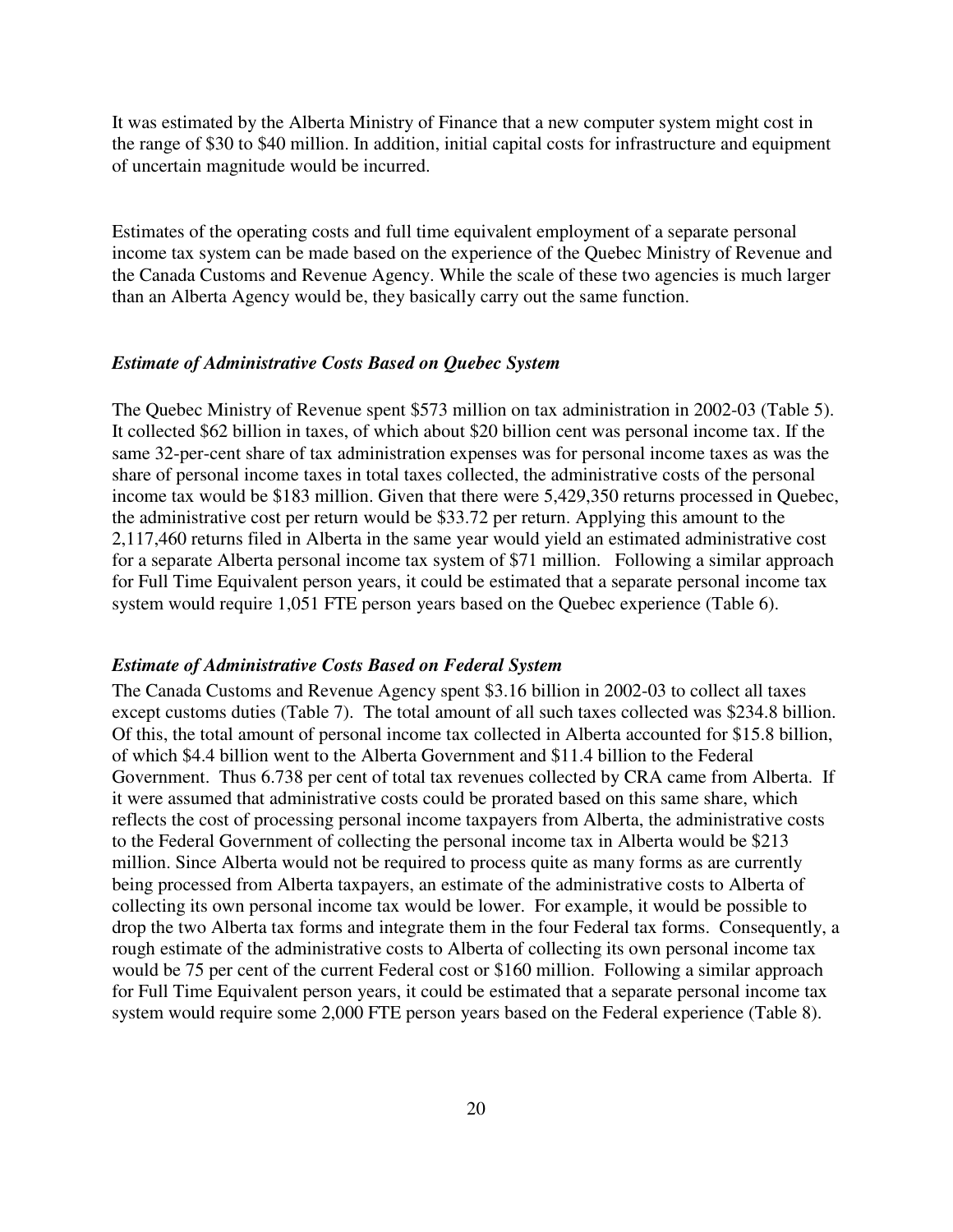This is higher than the estimate based on the Quebec experience reflecting in part the higher salary cost at the federal level.  $3$ 

There are some offsets that need to be considered. If Alberta Revenue collected personal income tax, the cost of administering the other taxes that Revenue currently administers may go down due to economies of scale. The cost of collecting health care insurance premiums might also go down if Revenue collected personal income tax. While it is not possible to precisely quantify these offsets, they are unlikely to be large.

On the other hand, it should be noted that these administrative cost estimates could be on the low side if per-taxpayer costs were to turn out to be higher in Alberta than in Quebec or federally because of the lower scale of the processing operations as appears likely.

<sup>&</sup>lt;sup>3</sup> Total compensation in Federal Public Service is 8 per cent higher than in the Quebec Public S ervice according to Institut de la statistique du Québec (2003,p.3).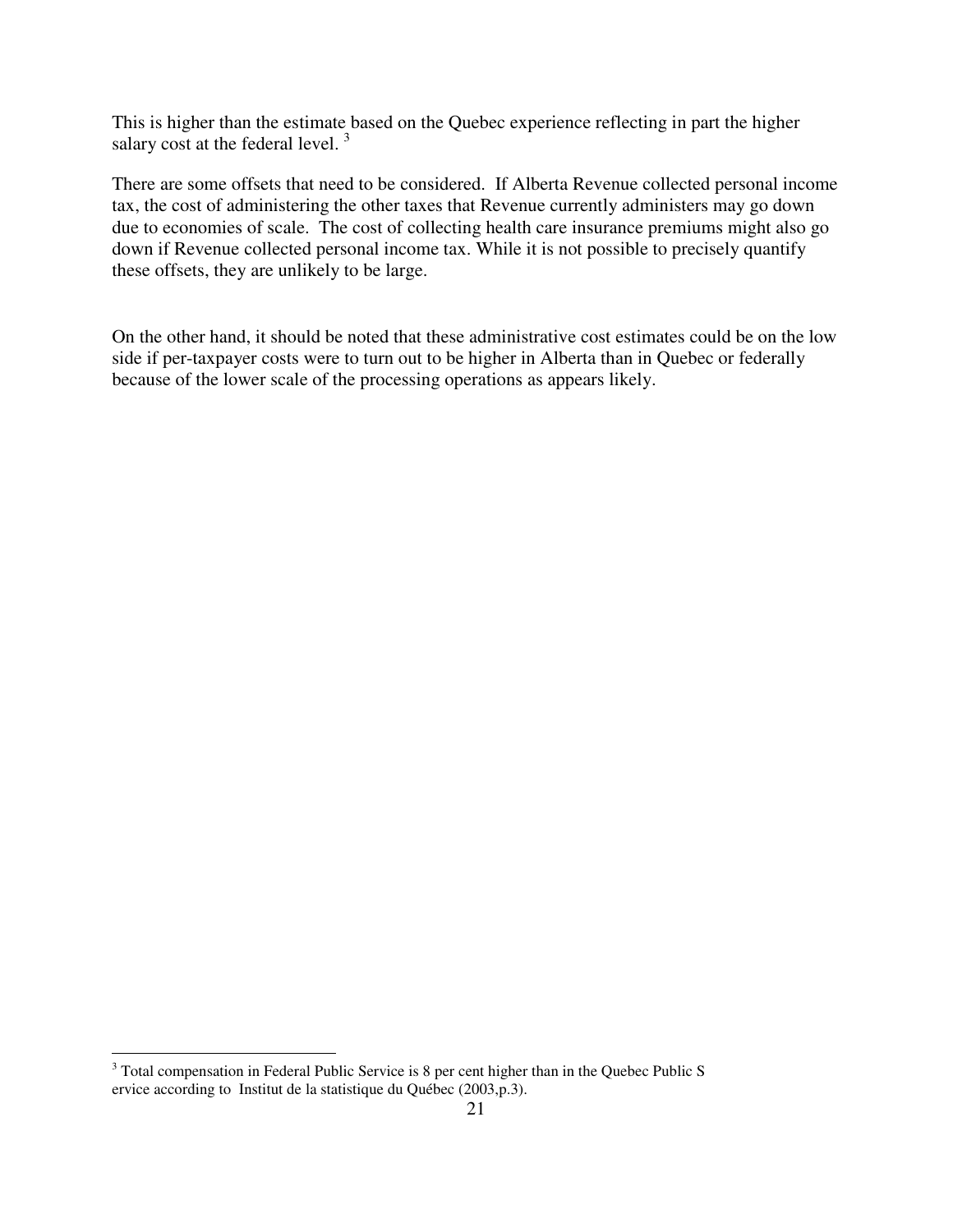## Table 5 **Estimate of the Cost of a Separate Personal Income Tax for Alberta Based on Quebec Experience in 2002-03 (\$ thousands)**

|              | <b>Row</b> Item                                    | <b>Amount</b> | <b>Source</b>                                                  |
|--------------|----------------------------------------------------|---------------|----------------------------------------------------------------|
| $\mathbf{1}$ | Total global expenses of Min. du Rev.              | \$892,654     | Min. du Rev., Report annuel de gestion<br>2002-03, Tableau 3.  |
|              | Less                                               |               |                                                                |
| 2            | <b>Provision for bad debts</b>                     | \$278,100     | Min. du Rev., Report annuel de gestion<br>2002-03, Tableau 3.  |
| 3            | Fond des pensions alimentaires                     | \$41,049      | Min. du Rev., Report annuel de gestion<br>2002-03, Tableau 3.  |
| 4            | Expenditure on tax administration                  | \$573,505     | Estimate: Row 1 minus 2 and 3.                                 |
| 5            | Personal income tax receipts                       | \$19,897      | Min. du Rev., Report annuel de gestion<br>2002-03, Tableau 14. |
| 6            | Total global receipts                              | \$62,328      | Min. du Rev., Report annuel de gestion<br>2002-03, Tableau 14. |
| 7            | <b>PIT</b> share                                   | 31.9%         | Estimate: Row 5 divided by 6.                                  |
| 8            | Expenditure on PIT administration                  | \$183,080     | Estimate: Row 6 times 7.                                       |
| 9            | Number of returns - all returns                    | 5,429,350     | CCRA, Income Tax Statistics 2003 -<br>2001 Tax Year            |
| 10           | Cost per return                                    | \$33.72       | Estimate: Row 8 divided by 9.                                  |
| 11           | Number of returns - Alberta                        | 2,117,460     | CCRA, Income Tax Statistics 2003 -<br>2001 Tax Year            |
| 12           | Administration Cost of Separate PIT<br>for Alberta | \$71,402      | Estimate: Row 11 times 10.                                     |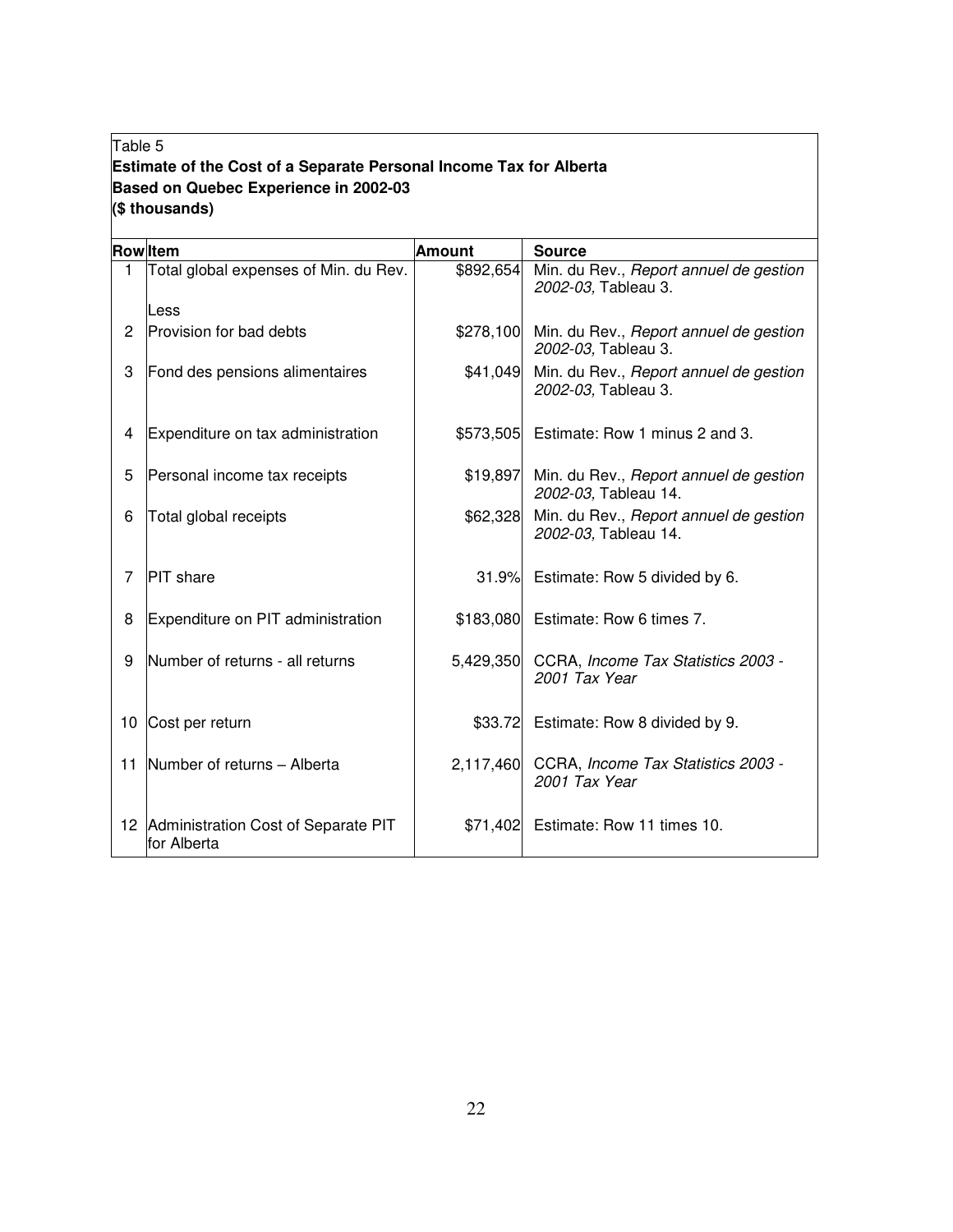#### Table 6

### **Estimate of the Full Time Equivalent Person Years of a Separate Personal Income Tax for Alberta Based on Quebec Experience in 2002-03 (number of FTEs)**

| <b>Row Item</b> |                                          | <b>FTEs</b> | <b>Source</b>                                                  |
|-----------------|------------------------------------------|-------------|----------------------------------------------------------------|
| 1               | Total global FTEs of Min. du Rev.        | 8,970       | Min. du Rev., Report annuel de gestion<br>2002-03, Tableau 12. |
|                 | lless                                    |             |                                                                |
| $\overline{2}$  | Fond des pensions alimentaires           | 527         | Min. du Rev., Report annuel de gestion<br>2002-03, Tableau 12. |
| 3               | <b>FTEs on tax administration</b>        | 8,443       | Estimate: Row 1 minus 2.                                       |
| 5               | Personal income tax receipts             | \$19,897    | Min. du Rev., Report annuel de gestion<br>2002-03, Tableau 14. |
| 6               | Total global receipts                    | \$62,328    | Min. du Rev., Report annuel de gestion<br>2002-03, Tableau 14. |
| 7               | <b>PIT</b> share                         | 31.9%       | Estimate: Row 5 divided by 6.                                  |
| 8               | <b>FTEs on PIT administration</b>        | 2,695       | Estimate: Row 6 times 7.                                       |
| 9               | Number of returns - all returns          | 5,429,350   | CCRA, Income Tax Statistics 2003 - 2001<br>Tax Year            |
| 10              | FTE per 1,000 returns                    | 0.4964      | Estimate: Row 8 divided by 9.                                  |
| 11              | Number of returns - Alberta              | 2,117,460   | CCRA, Income Tax Statistics 2003 - 2001<br>Tax Year            |
| 12.             | <b>FTEs for Separate PIT for Alberta</b> | 1,051       | Estimate: Row 11 times 10.                                     |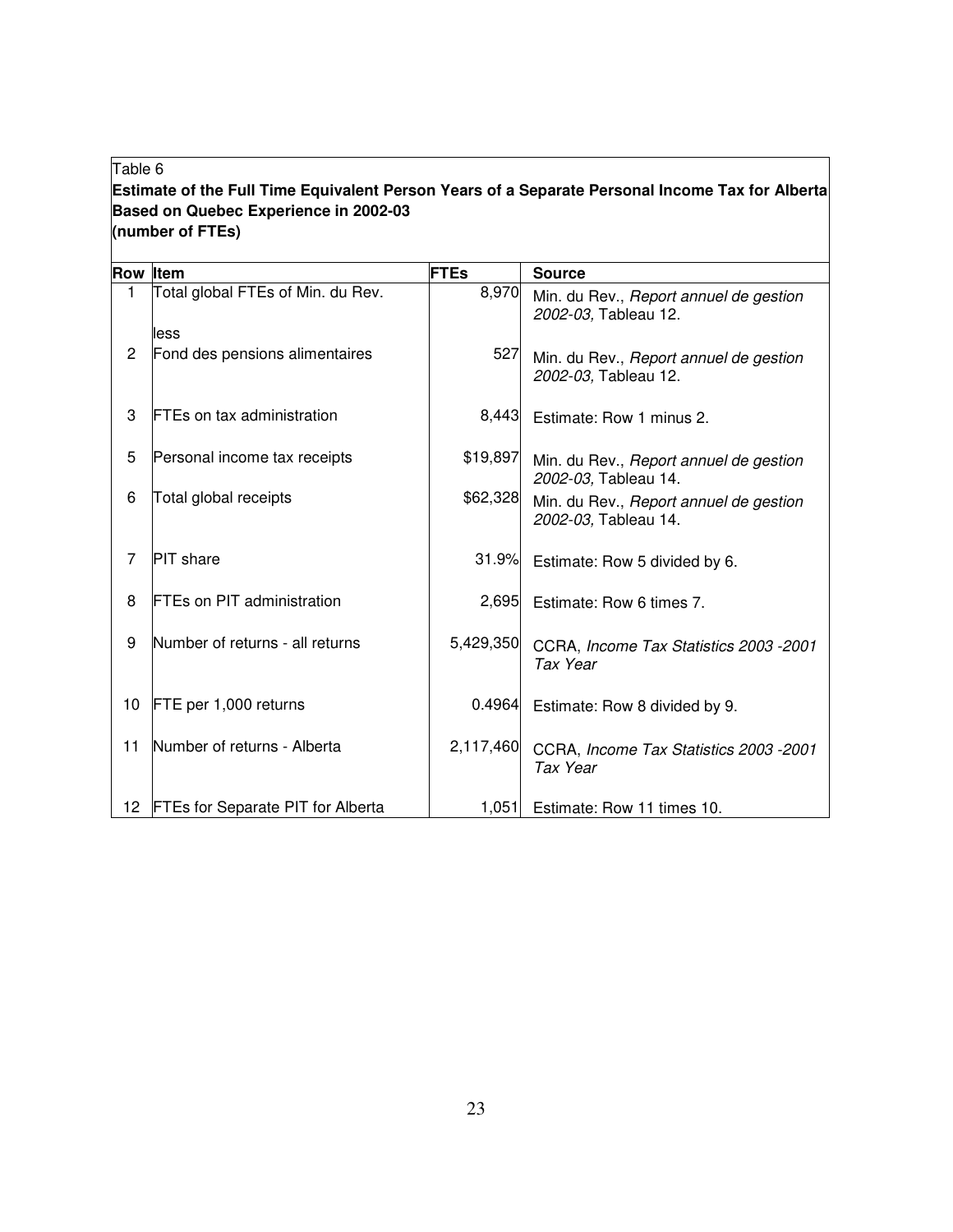## Table 7 **Estimate of the Cost of a Separate Personal Income Tax for Alberta Based on Experience of CRA in 2002-03 (\$ thousands)**

|    | <b>Row</b> Item                                   | <b>Amount</b> | <b>Source</b>                                                                     |
|----|---------------------------------------------------|---------------|-----------------------------------------------------------------------------------|
|    | Actual spending of CRA                            | \$3,824,924   | CRA, Annual Report to Parliament 2002-<br>03, Table 2.                            |
|    | Less                                              |               |                                                                                   |
| 2  | Customs services                                  | \$660,680     | CRA, Annual Report to Parliament 2002-<br>03, Table 2.                            |
| 3  | Spending excluding customs                        | \$3,164,244   | Estimate: line 1 minus line 2.                                                    |
| 4  | Total net tax receipts                            | \$238,005,647 | CRA, Annual Report to Parliament 2002-<br>03.                                     |
| 5  | Customs duties                                    | \$3,221,000   | Finance Canada, Economic and Fiscal<br>Update 2003, p.98.                         |
| 6  | Total net tax receipts ex. customs                | \$234,784,647 | Estimate: line 4 minus line 5.                                                    |
| 7  | Provincial PIT Collected in Alberta               | \$4,444,019   | 2002 Tax Sharing Statements                                                       |
| 8  | <b>BFT Collected in Alberta</b>                   | \$11,375,008  | 2002 Tax Sharing Statements                                                       |
| 9  | <b>PIT</b> collected in Alberta                   | \$15,819,027  | Estimate: line 7 plus line 8.                                                     |
| 8  | Alberta PIT as share of tax collected             | 6.738%        | Estimate: line 9 divided by line 6.                                               |
| 9  | Alberta share of CRA Spending                     | \$213,196     | Estimate: line 8 times line 3.                                                    |
| 10 | Adjustment to one tax form                        | 75.000%       | Assume 2 current Alberta forms and 4<br>federal forms to be assessed, but Alberta |
|    |                                                   |               | forms simpler.                                                                    |
| 11 | Adjusted Alberta PIT as share of tax<br>collected | 5.053%        | Estimate: line 8 times line 10.                                                   |
|    | 12 Alberta share of CRA Spending                  | \$159,897     | Estimate: line 11 times line 3.                                                   |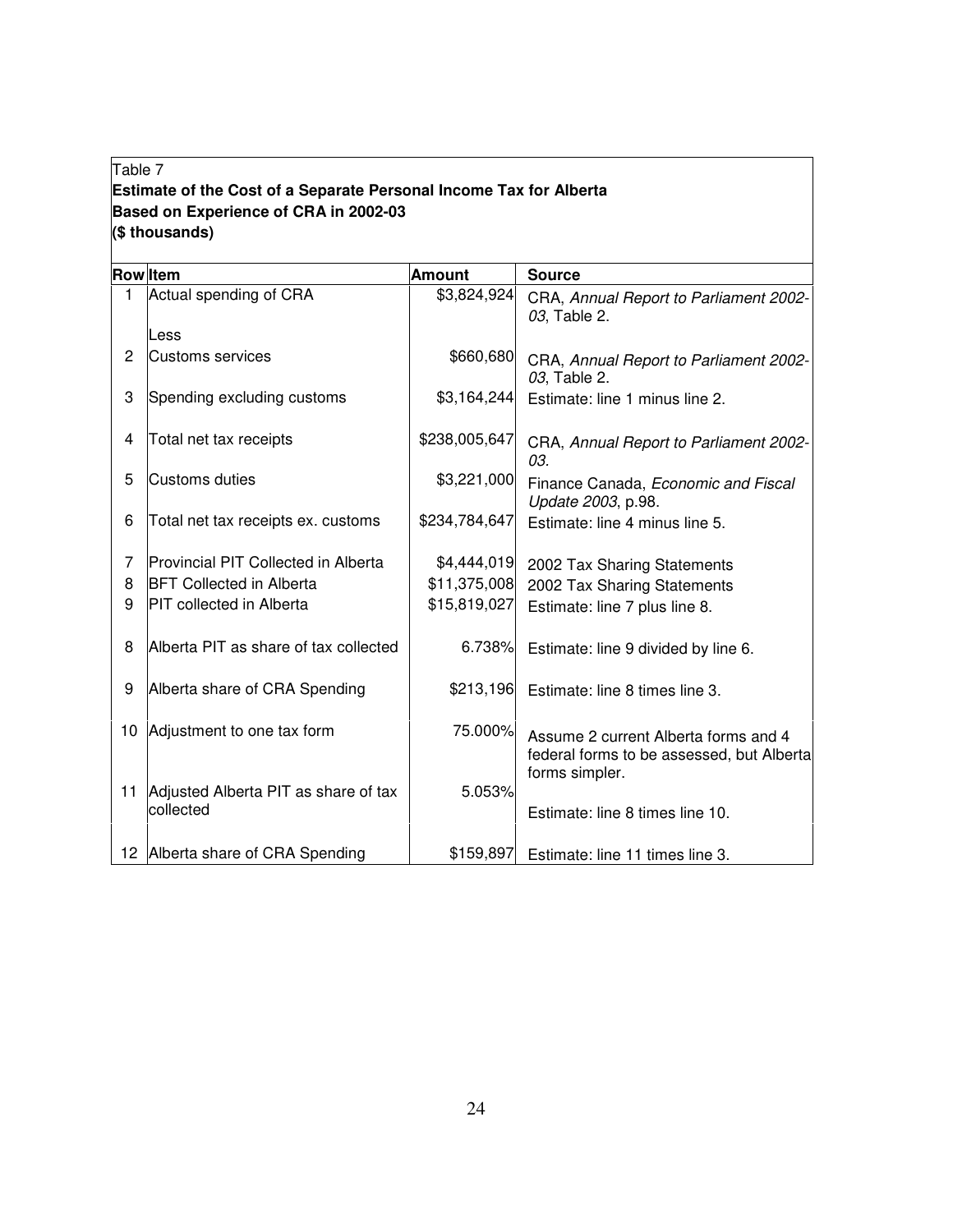## Table 8

## **Estimate of the Full Time Equivalent Person Years of a Separate Personal Income Tax for Alberta Based on Experience of CRA in 2002-03 (\$ thousands)**

|                | <b>Rowltem</b>                                    | <b>Amount</b> | <b>Source</b>                                                                                               |
|----------------|---------------------------------------------------|---------------|-------------------------------------------------------------------------------------------------------------|
| $\mathbf{1}$   | <b>FTEs of CRA</b>                                | 47,479        | CRA, Annual Report to Parliament 2002-<br>03, Table 2.                                                      |
|                | Less                                              |               |                                                                                                             |
| $\overline{2}$ | <b>FTEs Customs services</b>                      | 7,855         | CRA, Annual Report to Parliament 2002-<br>03, Table 2.                                                      |
| 3              | <b>FTEs excluding customs</b>                     | 39.624        | Estimate: line 1 minus line 2.                                                                              |
| 4              | Total net tax receipts                            | \$238,005,647 | CRA, Annual Report to Parliament 2002-<br>03.                                                               |
| 5              | Customs duties                                    |               | \$3,221,000 Finance Canada, <i>Economic and Fiscal</i><br>Update 2003, p.98.                                |
| 6              | Total net tax receipts ex. customs                |               | \$234,784,647 Estimate: line 4 minus line 5.                                                                |
| 7              | Provincial PIT Collected in Alberta               |               | \$4,444,019 2002 Tax Sharing Statements                                                                     |
| 8              | <b>BFT Collected in Alberta</b>                   |               | \$11,375,008 2002 Tax Sharing Statements                                                                    |
| 9              | <b>PIT</b> collected in Alberta                   |               | $$15,819,027$ Estimate: line 7 plus line 8.                                                                 |
| 8              | Alberta PIT as share of tax collected             |               | 6.738% Estimate: line 9 divided by line 6.                                                                  |
| 9              | Adjustment to one tax form                        |               | 75.000% Assume 2 current Alberta forms and 4<br>federal forms to be assessed, but Alberta<br>forms simpler. |
|                | 10 Adjusted Alberta PIT as share of tax collected |               | 5.053% Estimate: line 8 times line 9.                                                                       |
|                | 11 Alberta share of CRA FTEs                      |               | 2,002 Estimate: line 10 times line 3.                                                                       |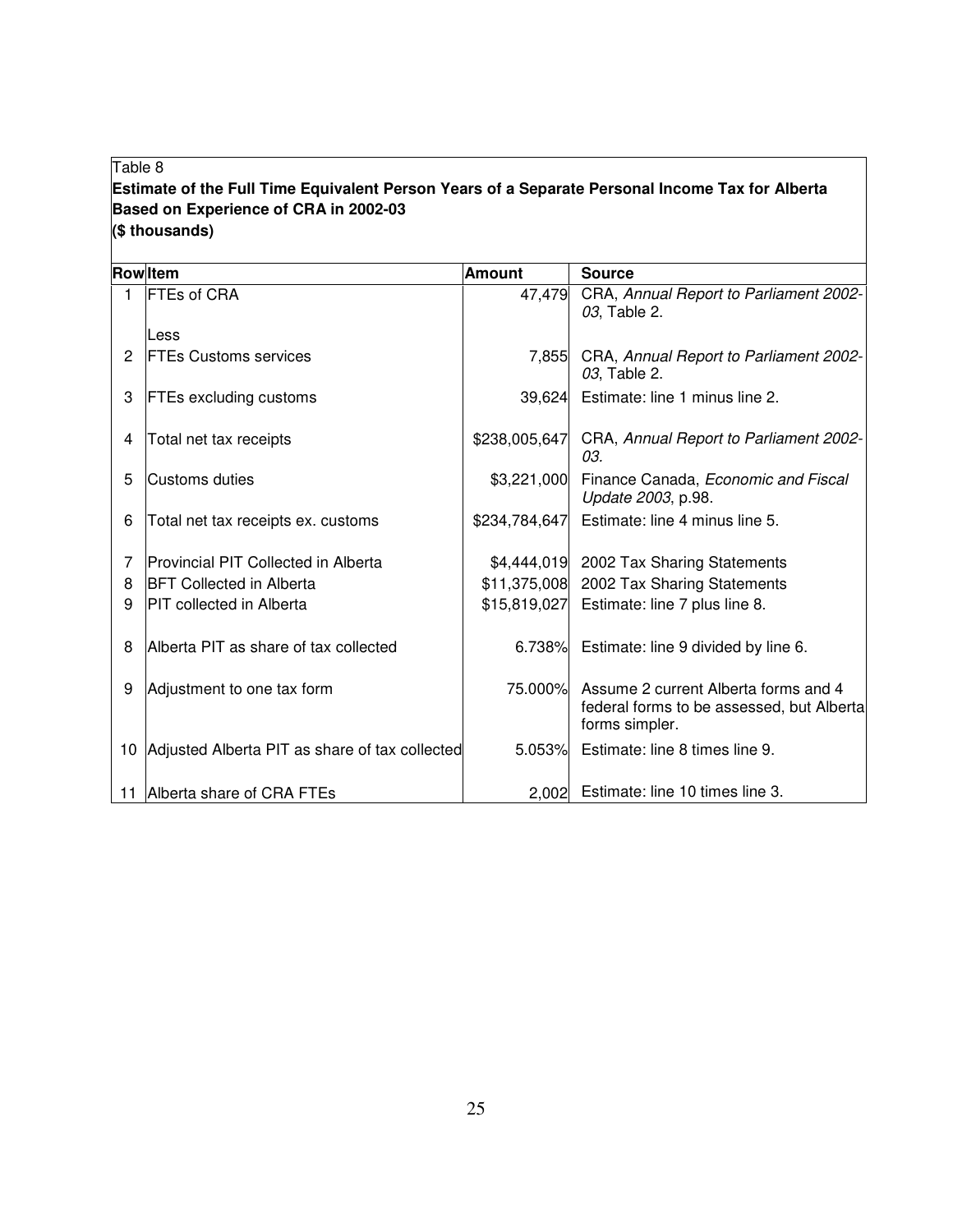#### **Compliance Costs**

A separate personal income tax system would involve substantial compliance costs for Albertans. Some of these costs would be out-of-pocket for taxpayers and employers who would engage professionals to complete their returns or to provide them with tax planning advise. Other costs would take the form of the opportunity costs of filling out additional provincial forms or doing their own tax planning.

The costs would stem from the fact that taxpayers in Alberta would be required to file two separate personal income tax returns and deal with two tax collection agencies. In addition, companies in Alberta would incur additional costs. For instance, firms with employees would have to file T4-like reports on the wages and salaries of their employees and financial institutions would have to file T5 and T600-like slips reporting on interest and dividends paid to Alberta investors to Alberta Revenue. There are various ways of estimating these two types of compliance costs to individual taxpayers and to companies.<sup>4</sup>

One rough way of estimating the cost of compliance for individual taxpayers is to see how much extra tax-preparers charge in Quebec for a provincial and federal form compared to what they charge in Ontario for a single return. A quick canvassing of some H&R Block offices in the Ottawa-Hull area suggests that the extra cost is of the order of \$20 to \$30 depending on the number of provincial forms required. If a cost of \$25 was assumed to apply to the 2.1 million Alberta taxpayers, an estimate of the additional compliance cost of a system like Quebec's for Alberta would be over \$50 million per year.

An estimate of the compliance cost of the Quebec personal income tax to employers in Quebec, who are currently the only employers in the country that must maintain two separate accounts for source deductions and remittances, was made recently by Robert E. Plamondon and David Zussman (1998, pp.767-768). Based on a survey of previous estimates of compliance costs for payroll taxes, they concluded that the compliance cost at the federal level for the personal income tax, Employment Insurance, and Canada Pension Plan was between 0.75 per cent and 1.5 per cent of the taxes collected. Since there are few differences between the Quebec and federal systems, they judge that "the incremental cost for Quebec employers may be calculated as a fraction of the cost for federal withholdings." They estimate that the fraction should be half so the compliance cost for the Quebec personal income tax would be between 0.375 per cent and 0.75 per cent of the revenue collected or between \$58 and \$115 million. Given that the number of taxpayers in Alberta is 39 per cent of those in Quebec, an equivalent estimate of the compliance cost of employers in Alberta would be between \$22 and \$45 million.

Another more sophisticated estimate of compliance costs was prepared by Eard and Vaillancourt (1993) for the Fair Tax Commission in Ontario in 1992. It was based on an innovative methodology earlier developed by Vaillancourt (1989) that calculated the compliance burden for

<sup>&</sup>lt;sup>4</sup> John Thompson (1984, p.215) provides an estimate for these costs in Ontario as they would have been in 1982. For individual taxpayers, compliance costs are estimated to be \$75 to \$225 million; and for employers, \$30 to \$60 million.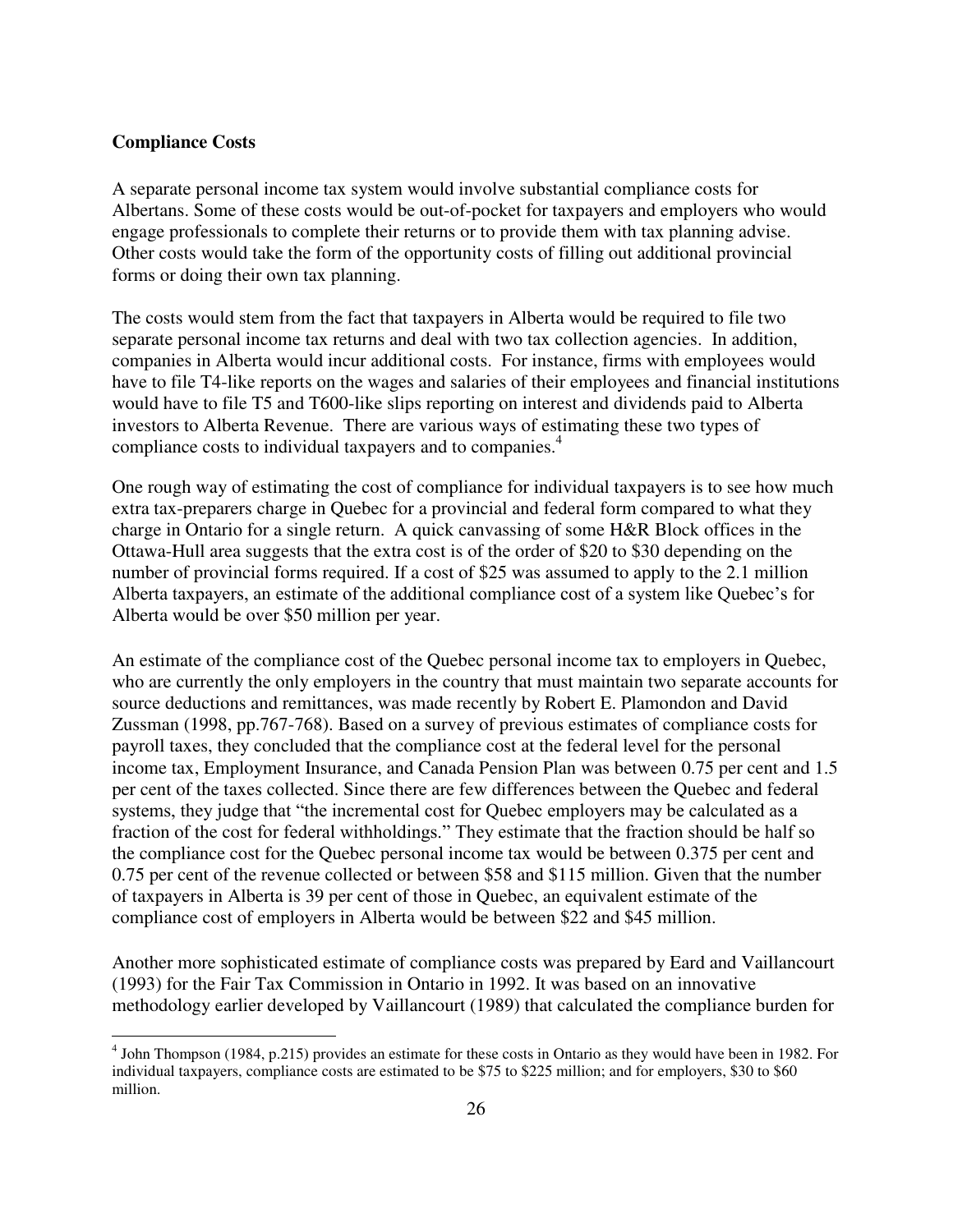taxpayers by counting the lines on the tax forms, estimating the time spent per line by the taxpayer, and imputing a cost based on the average value of time for taxpayers assumed to be the average hourly wage. It also used estimates of the compliance costs of employers and financial institutions provided in the same study. Eard and Vaillancourt estimated the steady state compliance cost based on three different scenarios using 1991 tax forms and values. These three scenarios are: 1) Ontario adopts a personal income tax similar in structure and complexity to Quebec's; 2) Ontario administers its own tax with the Federal taxable income base; and 3) the Federal Government administers the Ontario tax system with the Federal taxable income base as it in fact did.

Estimates for Alberta were calculated using these same three scenarios and Eard and Vaillancourt's compliance cost per taxpayer estimates, updated for price changes between 1991 and 2003 using the consumer price index. The calculation was straightforward involving multiplying the number of Alberta taxpayers by the compliance cost per taxpayer (Table 9). It is worth noting that it is only meaningful to the extent that the Ontario and Alberta personal income tax forms are comparable and that there has no been significant change in the relative complexity of the Quebec, Ontario, and Alberta tax systems since 1991 the year analyzed by Eard and Vaillancourt. At best it provides a ballpark estimate.

The total additional compliance cost in Alberta resulting from going from a personal income tax system administered by the Federal Government to one administered by the provincial government depends on the complexity of the provincial personal income tax system adopted. If it were to be as complicated as Quebec's, the additional compliance cost would be \$120.9 million (\$134.5 million minus \$13.6 million). But if Alberta were only to administer the existing system based on Federal definitions of income, the additional compliance cost would only be \$74.7 million (\$88.3 million minus \$13.6 million). In this scenario, most of the additional cost would be made up of the compliance costs of employers (\$72.5 million), which is not affected by the complexity of the tax system, but merely by the fact that they have to handle two separate source deductions. This is an important point for Alberta to consider as it underlines the additional overhead compliance costs of setting up a separate system even if it is not any more complex than the existing system. It is worth noting that the compliance cost to individual taxpayers under this scenario at \$0.8 million or 34 cents per tax filer estimated in this way is rock bottom and would not even cover the cost of the envelope and stamp required to mail in the additional Alberta tax form.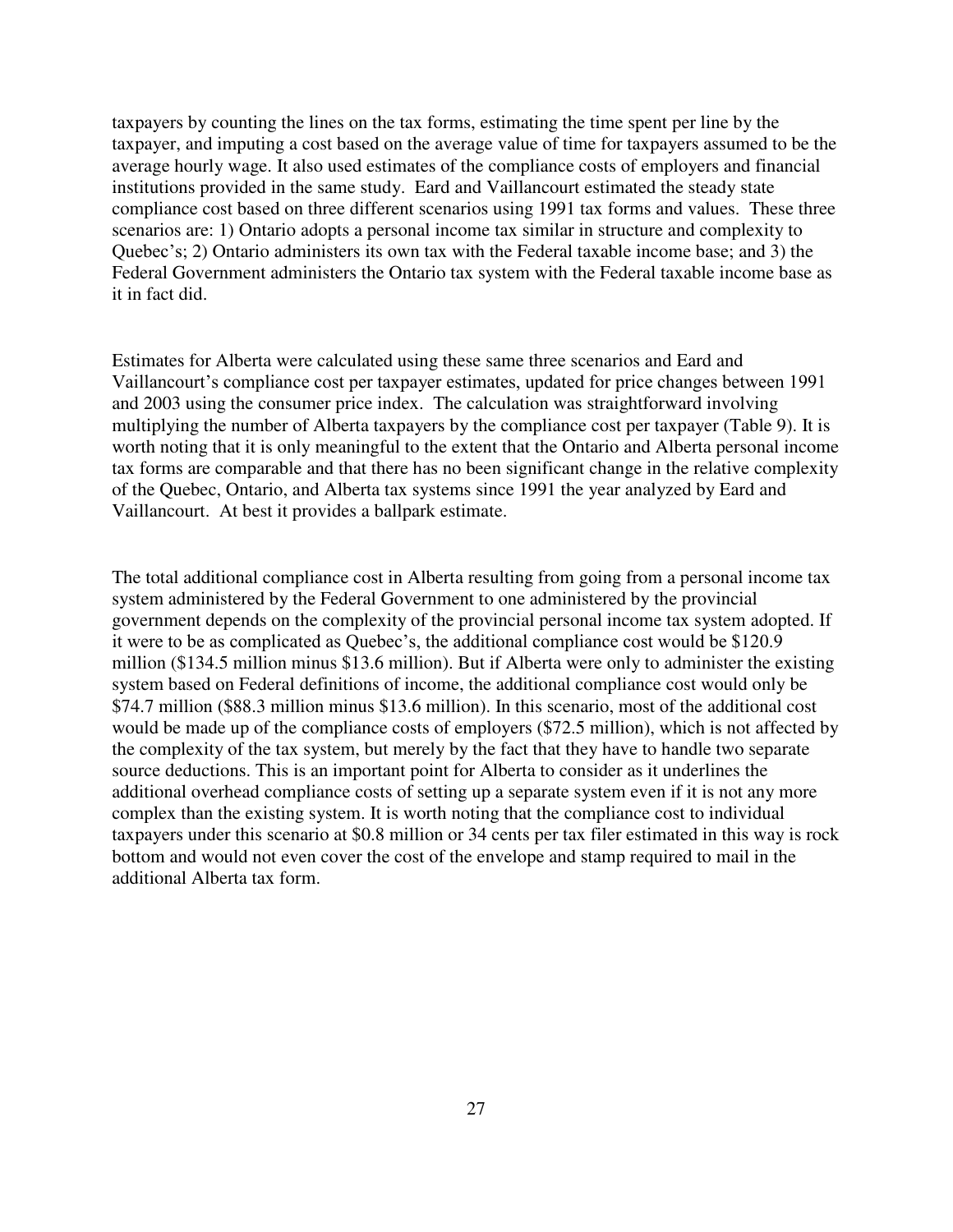#### Table 9

**Estimated Changes in Compliance Costs for Alberta Based on Eard and Vaillancourt's Estimates for Ontario**

|                                                    | <b>Scenario 1: PIT</b><br><b>Similar in Structure</b><br>and Complexity to<br>Quebec PIT System | <b>Scenario 2: PIT</b><br><b>System with Federal</b><br><b>Taxable Income Base</b><br>and Provincial<br><b>Administration</b> | <b>Scenario 3: PIT</b><br><b>System with Federal</b><br>Taxable Income Base<br>and Federal<br><b>Administration</b> |
|----------------------------------------------------|-------------------------------------------------------------------------------------------------|-------------------------------------------------------------------------------------------------------------------------------|---------------------------------------------------------------------------------------------------------------------|
| <b>Number of Alberta Taxpayers</b>                 | 2,117,460                                                                                       | 2,117,460                                                                                                                     | 2,117,460                                                                                                           |
| <b>Taxpayers</b>                                   |                                                                                                 |                                                                                                                               |                                                                                                                     |
| Average change per taxpayer<br>$(1991$ \$)         | \$23.04                                                                                         | \$5.46                                                                                                                        | \$5.19                                                                                                              |
| Average change per taxpayer<br>$(2003 \text{ } $)$ | \$28.61                                                                                         | \$6.78                                                                                                                        | \$6.44                                                                                                              |
| Total Change (\$ millions)                         | \$60.6                                                                                          | \$14.4                                                                                                                        | \$13.6                                                                                                              |
| <b>Employers</b>                                   |                                                                                                 |                                                                                                                               |                                                                                                                     |
| Average change per taxpayer<br>$(1991$ \$)         | \$27.59                                                                                         | \$27.59                                                                                                                       | \$0.00                                                                                                              |
| Average change per taxpayer<br>$(2003 \text{ } $)$ | \$34.26                                                                                         | \$34.26                                                                                                                       | \$0.00                                                                                                              |
| Total Change (\$ millions)                         | \$72.5                                                                                          | \$72.5                                                                                                                        | \$0.0                                                                                                               |
| <b>Financial Institutions</b>                      |                                                                                                 |                                                                                                                               |                                                                                                                     |
| Average change per taxpayer<br>$(1991$ \$)         | \$0.53                                                                                          | \$0.53                                                                                                                        | \$0.00                                                                                                              |
| Average change per taxpayer<br>$(2003 \text{ } $)$ | \$0.66                                                                                          | \$0.66                                                                                                                        | \$0.00                                                                                                              |
| Total Change (\$ millions)                         | \$1.4                                                                                           | \$1.4                                                                                                                         | \$0.0                                                                                                               |
| <b>All Groups</b>                                  |                                                                                                 |                                                                                                                               |                                                                                                                     |
| Average change per taxpayer<br>$(1991$ \$)         | \$51.16                                                                                         | \$33.58                                                                                                                       | \$5.19                                                                                                              |
| Average change per taxpayer<br>$(2003 \text{ } $)$ | \$63.53                                                                                         | \$41.70                                                                                                                       | \$6.44                                                                                                              |
| <b>Total Change (\$ millions)</b>                  | \$134.5                                                                                         | \$88.3                                                                                                                        | \$13.6                                                                                                              |

Note: Uses average change per taxpayer estimated in Eard and Vaillancourt (1993), p.161.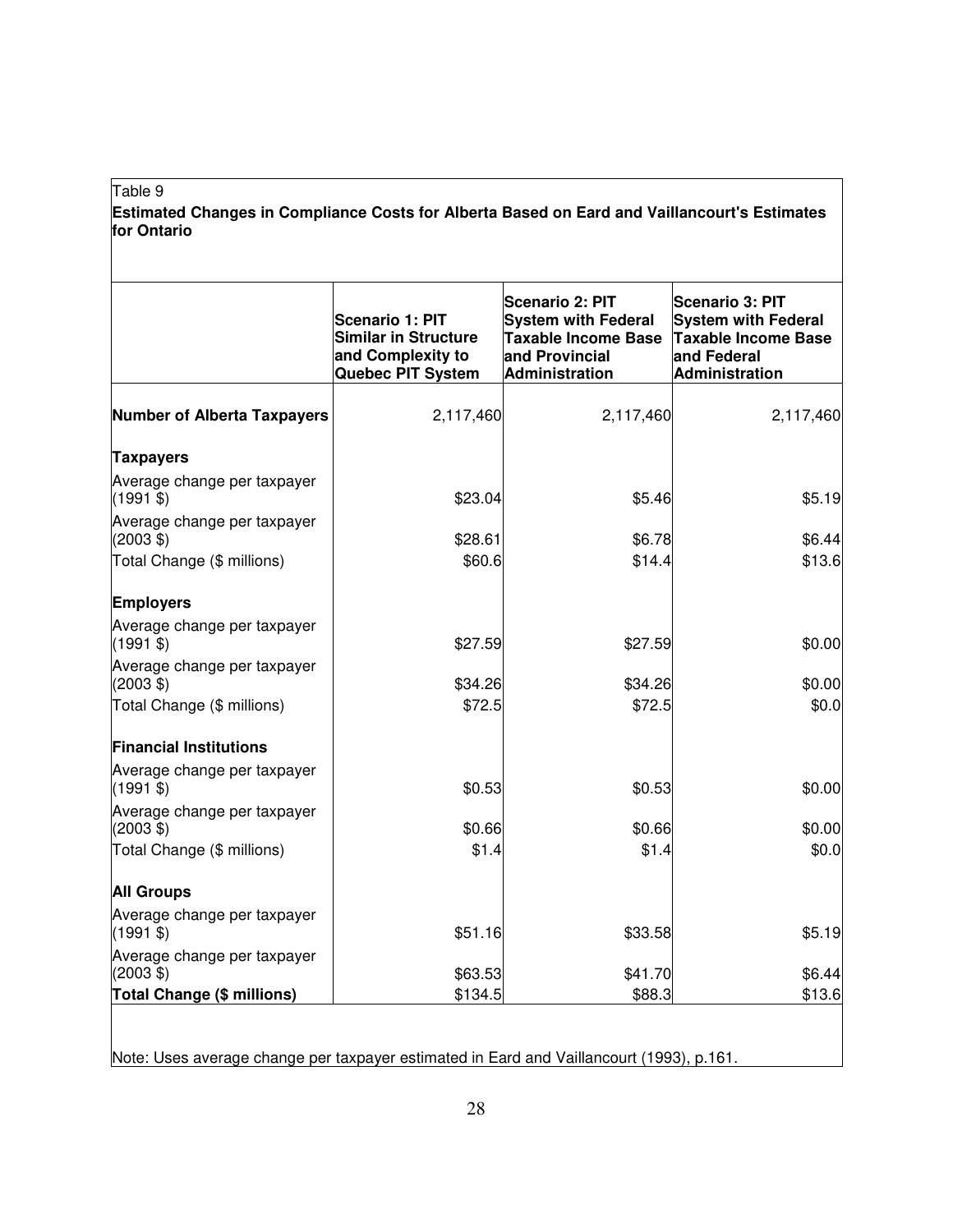## **Opportunities and Challenges of the New TCA**

Alberta has not taken full advantage of the additional flexibility allowed under the new "tax on income" system. This is not necessarily a bad thing. The single-rate tax system pioneered by Alberta is very appealing in its simplicity. In general, a single-rate tax has the advantage of reducing the distortions inherent in a progressive rate structure (but only, of course, for the provincial component of personal income tax). Since everyone in a tax-filing family unit faces the same provincial marginal tax rate, it reduces work disincentives for dependent spouses and children. A single-rate tax also reduces the need for income splitting and income averaging.

The specific single-rate tax system in Alberta also has additional advantages of promoting equity and competitiveness. The personal and spousal amounts are the most generous in the country, which means that Albertans can earn the greatest amount of income free of provincial tax. This benefits individuals all the way up the income scale, but particularly lower income earners. In addition, the single rate has been set at 10 per cent, which makes it the lowest top marginal tax rate in Canada. This promotes competitiveness, and encourages people to work, save and invest in Alberta.

As long as Alberta continues to follow its current strategy of having a simple, low-rate personal income tax system that imposes a minimum compliance burden on taxpayers, there is really no compelling need to establish a separate personal income tax. Indeed, even if Alberta were to decide that it wishes to pursue a more activist tax policy such as that being pursued by Quebec, it could go a long way down that road before it would come up against the constraints of the new draft TCA. In these circumstances, a reasonable strategy for Alberta would be to continue to make the tax policy that it thinks is most appropriate and only to worry about constraints imposed by the TCA when it actually starts to run into them, which given the tax policy preferences of Albertans may very well be never.

And if Alberta does ever start to run into constraints, it needs to ask the fundamental question of whether they make sense. If, for instance, the constraints are designed to prevent provinces from pursuing tax policies that undermine the economic union, Alberta will need to seriously consider whether the introduction of such policies would really be in its long-term interests. On the other hand, if the constraints do not make sense because they impede the province from introducing desirable personal income tax reforms, perhaps it may be better to try to work within the TCA system and get the constraints relaxed or even to get the reforms introduced by the Federal Government for the Federal personal income tax. Only in the extreme case, which is difficult to envisage in practise, where the reform is so important to the province that it is worth bearing the substantial additional costs of setting up and administering a separate personal income tax system and running the risks of balkanizing the economic union should the province seriously contemplate pulling out of the TCA.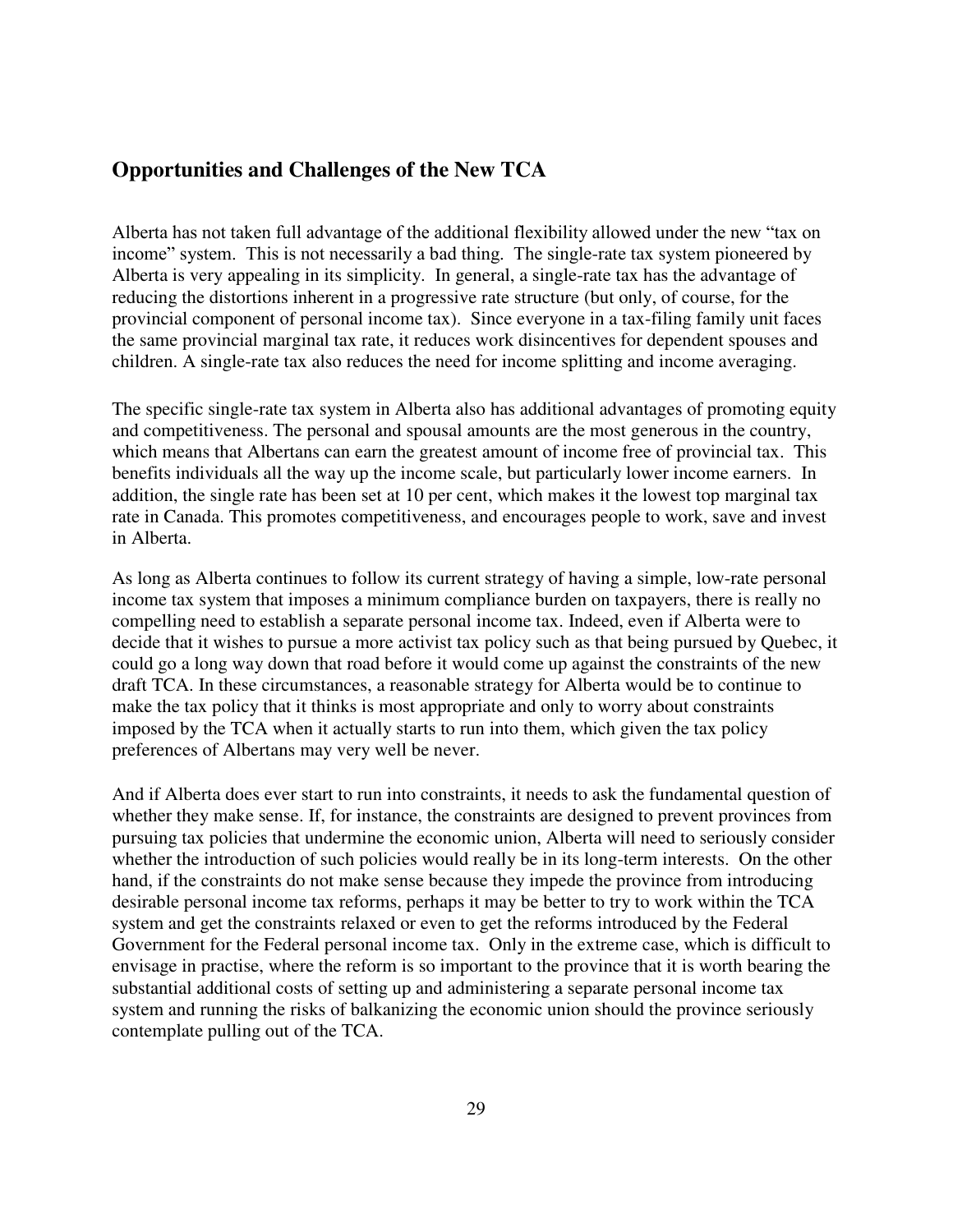## **References**

- Conklin, David W. (ed.) (1984) *A Separate Personal Income Tax for Ontario: Background Stuedies*, Ontario Economic Council, Special Research Report.
- Department of Finance (1991) *Personal Income Tax Coordination: The Federal-Provincial Income Tax Collection Agreements*, June.
- Department of Finance (2003) *Federal Administration of Provincial Taxes*, January.
- Department of Finance (2003) *Final Determination of Payments under the Tax Collection Agreements for the 2001 Taxation Year, February 2003*.
- Eard, Brian and Francois Vaillancourt (1993) "The Compliance Costs of a Separate Personal Income Tax System for Ontario: Simulations for 1991," in Allan M. Maslove (ed.), Taxation in a Sub-National Jurisdiction (Toronto: University of Toronto Press).
- Federal-Provincial Committee on Taxation (1998) *Tax on Income*, October.
- Hartle, Douglas et al. (1983) *A Separate Personal Income Tax for Ontario: An Economic Analysis*, Ontario Economic Council, Special Research Report.
- Institut de la statistique du Québec (2003) Rémunération des salariés État et évolution comparés, novembre 2003 Faits saillants.
- Ministère du Revenu du Québec (2003) *Forms: Income Tax Return 2003*.
- Ministère du Revenu du Québec (2003) *Guide: Income Tax Return 2003*.
- Olmstead, R.A. (1954) *Decisions Relating to the BNA Act, 1867 and the Canadian Constitution 1867-1954* (Ottawa: Queen's Printer), 3 Vols.
- Ontario Economic Council (1983) *A Separate Personal Income Tax for Ontario: An Ontario Economic Council Position Paper*, March 7.

Organization for Economic Co-operation and Development (1997) *Canada Review* (Paris).

Ontario Ministry of Finance (2002) *Budget 2002, Budget Paper B, Ontario's Fiscal Plan*.